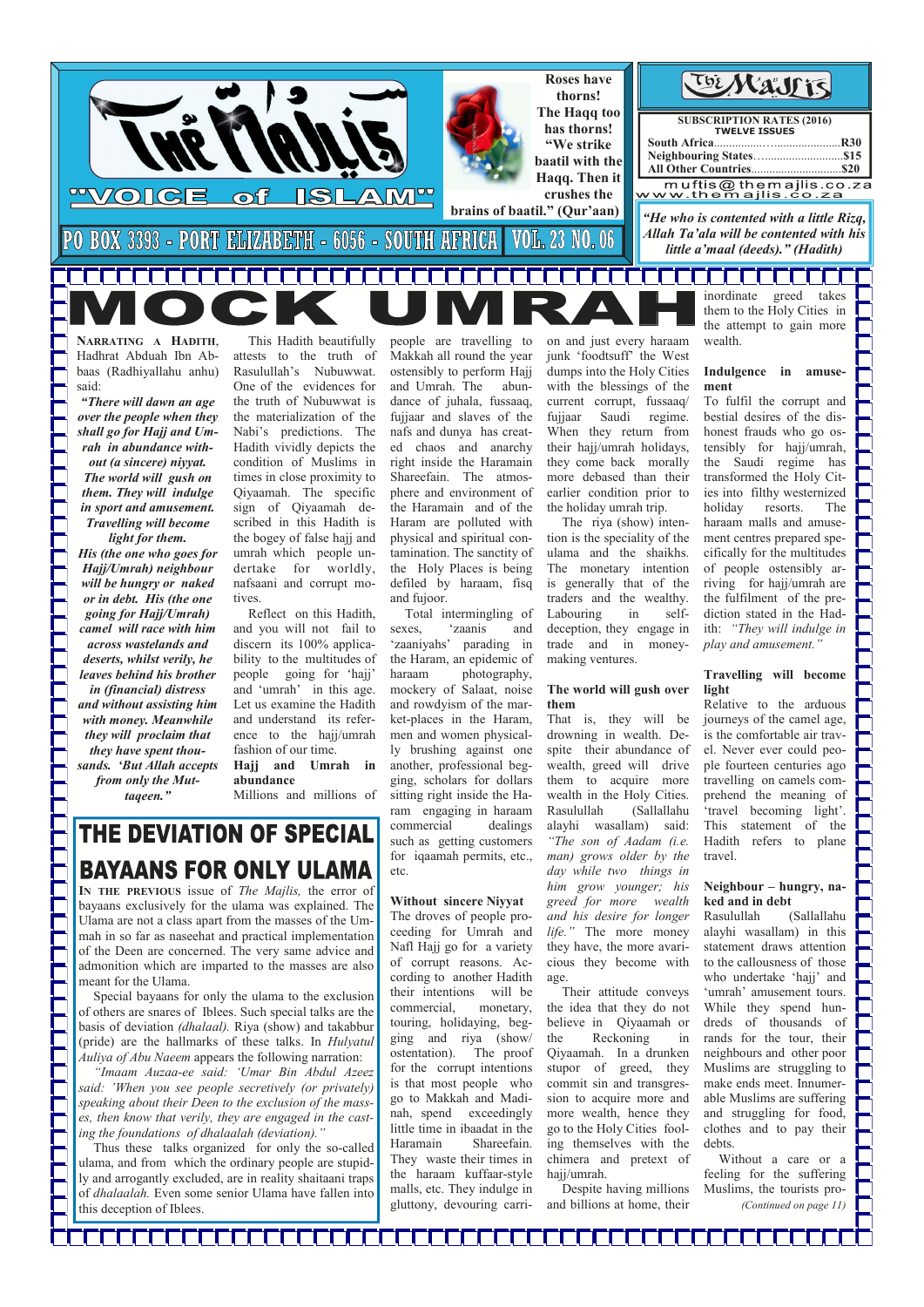**Q. I have not made Aqeeqah for my child. Please explain the rules.** 

**A.** It is preferable to make the Aqeeqah on the  $7<sup>th</sup>$  day. If this is not possible, then on the day whenever it was the seventh, e.g. if the  $7<sup>th</sup>$  was a Wednesday, then whenever the Aqeeqah is made, choose a Wednesday. If this is not possible, then make in on any day. For a boy it is preferable to sacrifice 2 sheep/goats. For a girl one sheep/goat. If one cannot afford two for a boy, then one will also suffice. It is Mustahab and preferable to divide the meat into three portions. One for the poor, one for relatives and friends, and one for oneself. It is also permissible to divide and distribute the meat in any way one wishes.

**Q. The Barelwis claim that in view of the Ambiya and Auliya being alive in their graves it is permissible to make dua to them or to ask them to make dua on one's behalf. Is this belief sound? A.** It is shirk. It is not permissible to ask the deceased Auliya and Ambiya for help despite the fact that all Ambiya are alive in their graves, and so too are the Auliya. In fact, all people are alive in Barzakh. There is however a difference in the type of life of the Ambiya. But to us on earth they have 'died'. The Qur'aan Majeed also describes the Ambiya as having died. Dua should be made to only Allah Ta'ala.

#### **Q. Is Salaat valid behind Barelwis who entertain beliefs of shirk?**

**A.** Some Ulama say that Salaat is not valid behind these Qabar Pujaari bid'atis. However, our senior Ulama are of the view that Salaat behind them will be valid although it is preferable not to perform behind them if Jamaat Salaat is available elsewhere.

**Q. Is it permissible to perform Salaat behind an imam who makes masah on ordinary socks? A.** It is not permissible to perform Salaat behind a person who makes masah on ordinary socks since his wudhu is not valid. **Q. Is it correct that if a person recites the first Kalimah 70,000 times, he will be safe from Jahannam? A.** A person who recites the Kalimah even once is safe from Jahannum if he is obedient to the Shariah of Allah. On the other hand, if a person recites the Kalima a million times but is disobedient to Allah Ta'ala, then he is not safe from Jahannam.

### **Q. What is the status of money received from the sale of video games to non-Muslims?**

la de la falcia de la propiedad de la propiedad de la propiedad de la propiedad de la propiedad de la propieda

duestions and Answers

**A.**The money received from selling video games is haraam regardless to whom such haraam games are sold.

**Q. In a bayaan, a Tablighi brother used the Qur'aanic verses from Surah Taubah to condemn those who do not go for four months Tabligh. Could these verses be applied to the Tabligh Jamaat's method of Tabligh?** 

**A.** The use of the Qur'aanic aayaat by the Tablighi brother to criticize those who do not go for four months is haraam. There is no relationship between the episode mentioned in the Qur'aan and the Tabligh Jamaat's four month excursion. It is haraam to draw such baseless analogies. It is a haraam misinterpretation of the Qur'aan Majeed, and this is extremely dangerous.

**Q. A person intended during the night time to fast the next day. He did not wake up for Sehri, therefore decided in the morning not to fast. Does he have to make qadha?** 

**A.** In this case it is not necessary for him to fast. Since he did not commence the fast, he may change his intention. If he begins the fast and breaks the fast at any time after commencement, then Qadha is Waajib. Commencement is from Subh Saadiq.

#### **Q. A convert Muslim who has died has absolutely no Muslim heirs. What happens to her estate?**

**A.** Since the lady has absolutely no Muslim heirs, according to the Shariah all her assets have to go to the Baitul Maal. However, since there is no Islamic State with a Shar'i Baitul Maal, she has to bequeath all her assets to Islamic charity.

**Q. Are the duas of non-Muslims accepted by Allah Ta'ala?** 

**STANDING IN HONOUR OF THE DEAD** 

**A.** Allah Ta'ala answers the call of His entire creation even of animals, non-Muslims and even the supplication of shaitaan. Non-Muslims are rewarded in this dunya for any acts of virtue. And, sometimes Allah Ta'ala rewards them with the treasure of Imaan. **Q. An aalimah is advertising her programmes for women. Is it permissible for females to at-**

**tend?** 

**A.** When it is not permissible for women to leave their homes to attend the Musjid for even Salaat, how could it ever be permissible

for them to attend programmes even if conducted by women. The woman who is conducting the programme is not an 'aalimah'. She is a jaahilah caught in shaitaan's snare. Shaitaan is using her to ruin the morals of other women.

**Q. There is a 41 year old Muslim sister who was born a deaf-mute & dumb; she recently suffered a heart attack and is currently hospitalized in critical condition. After the heart attack, paramedics administered CPR and/or use of a defibrillator - attempting to resuscitate using electric shock, which has since caused further damage to the sister's brain, and deteriorating condition. The medical staff has induced the sister into a coma, and pronounced her as brain-dead. Doctors and medical staff have implemented a tube over her nose for breathing, and a tube down her throat for feeding. Doctors are now "advising" her kin that the air and food tube must be removed after 12 days to prevent further infection. Today is the twelfth day. The doctors would like to perform 2 different surgeries, one on her stomach, and the other on her throat. A stomach surgery will implement a tube of some kind, or apparatus to allow for feeding of liquid food. A sim-** **ilar surgery will be performed on her throat to allow for a fixed breathing tube, or respirator. Allegedly, both surgeries will leave the sister in a state that would require professional medical assistance for the remainder of her life, while she is in a coma. Such special medical attention is received from special homes, or facilities for people in similar medical situations.** 

 **The family members are gathered at the scene in the hospital. Some relatives would like the respirator and feeding tube removed, while others would like to proceed with the doctors recommended surgery.** 

 **Is it permissible to remove the current feeding & oxygen apparatus, and wait for Allah T'alla to issue her fate? Removal of all these devices will essentially starve the sister of food and air according to the doctors,**  since she can not function or use **her body and organs on her own. If the family decides not to do this, the alternative is the proposed procedures by the surgeons, then placement into a special care facility; is such an act permissible? Please advise. Jazakallah Khair.** 

**A.** In the circumstances the best is to remove the tubes if they are not performing the intended functions.

**FIFIFIEITHE FIFIEITHE F** 

TELEL TELEL

**Q. How is it to observe oneminute standing silence in honour of the dead – those killed by 'terrorists'? In U.K. a Mufti says that it is permissible. Please study his arguments and comment.** 

**A.** There is no need for the lengthy bootlicking arguments to justify a palpably haraam practice which is exclusively a custom of the kuffaar. The reasoning of the Janaazah episode proffered by the Mufti Sahib is baseless. The analogy is false.

 The simple, straightforward answer is that it is haraam to adopt this one-minute silent standing practice in honour of the dead, and in emulation of the kuffaar. According to the Hanafi Math-hab it is not permissible to perform even Janaazah Salaat for a Muslim dead whose body is not present. Standing for dead persons, whether present or absent, is tantamount to shirk.

 While this is the actual fatwa, i.e. it is not permissible, we do understand the predicament of weak Muslims in countries such as the U.K, U.S.A. and Europe where there is so much hatred for Muslims and Islam.

 If a Muslim is caught up in a public place or at work where kuffaar predominate, and all of them stand to observe the oneminute silence, then it is understandable that Muslims living under kuffaar domination will also have to stand. But such standing should be abhorred in the heart, and instead of reciting Surah Ikhlaas as the Mufti mistakenly advises, recite Istighfaar for unwilling indulgence in the sin. Thus, participating will be because of weakness of Imaan and circumstances. But the sin remains a sin.

 There is no need to mitigate this haraam practice with legless arguments smacking of bootlicking. We must concede that it is haraam, but we stand because our Imaan is weak and we are living under kuffaar domination.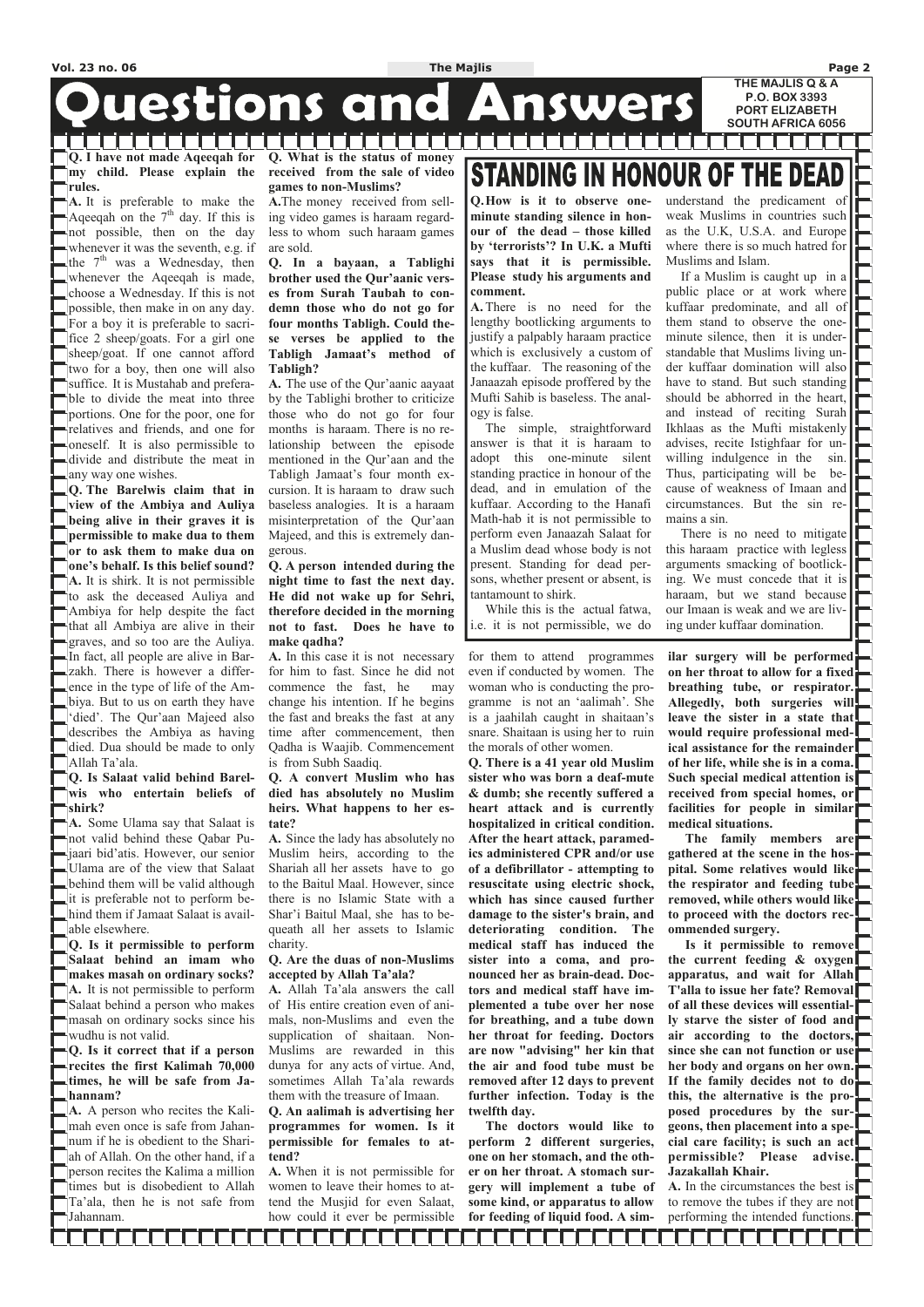The surgery suggested by the doctors is added torture. It is best to abstain from it and accept whatever Allah Ta'ala has ordained for the patient. Her Maut will arrive at its appointed time. However, if the patient gasps for air when the breathing tube is removed, then it will not be permissible to remove it. But in this 'brain dead' case there appears no possibility for this to happen.

. . . . . . . . . .

**Q. Muslims are sinning even at the time of death. The people in Mirpur (Pakistan) hire professional film-makers when someone dies. Recently an old man had died, and his family filmed his entire death all the way to his grave and burial. When the mayyit was picked up to be taken to the qabrastaan, they had a song in the film.** 

**A.** We are living in an age in which 'muslims' are no longer Muslim. They are born in Muslim homes, they perform a smattering of Muslim rites, they bear Muslim names and they believe themselves to be Muslim while in reality they are kuffaar – rotten kuffaar to the core. Hadhrat Amr Bin Abdullah (radhiyallahu anhu|) said:

*"There shall dawn an age over the people when they will gather in the musaajid, perform Salaat whilst not a single one of them will be a Mu'min."* 

There should be no surprise at the humiliation, calamities and hardships which Muslims are suffering in this era worldwide. They are experiencing a mild form of Allah's Punishment. The major Punishment is yet to come.

 In the case mentioned by you, the family was dispatching their member to Jahannam right from this earthly abode even before his burial. Kufr and irtidaad are widespread in the Ummah of this age. **Q. Is ABSA Bank Islamic finance permissible? I have seen the signatures of four Ulema on ABSA's Certificate of Shariah Compliance. A.** The signatories are of the breed known as 'Scholars for Dollars'. They are members of the gang of ulama-e-soo'. The products of AB-SA Bank and all banks are haraam Riba dealings. Do not be deceived by the junk 'shariah compliance certificates' issued by these Kilaabud Dunya whose *Maqsood* of life is this dunya an fulfilment of the *shahwaat* of the *nafs.* There is no scheme offered by any of these riba capitalist banks which is Shariah compliant. It is haraam to invest in these banks. These Schol-

ars for Dollars halaalize Riba just as SANHA halaalizes Maitah (Carrion).

#### **Q. I shall, Insha-Allah, be going for Umrah. For one flying from South Africa to Jeddah, where should he don Ihraam?**

**A.** If you are flying from South Africa to Jeddah and from there proceeding to Makkah, then Ihraam must be donned in Jeddah. It is permissible and preferable to don Ihraam even from one's home or at any point before Jeddah. But Jeddah is the very last point where donning Ihraam is compulsory for those proceeding to Makkah.

**Q. If one falls asleep whilst sitting cross-legged, does wudhu break?** 

**A.** Sleeping sitting cross-legged breaks wudhu.

**Q. In U.K., due to the extreme cold, water pipes sometimes burst. A company charges a monthly fee of 5 pounds to repair pipes whenever they burst. There is no additional cost. Is it permissible?** 

**A.** The monthly fee is an insurance premium. The deal is an insurance one, hence not permissible.

**Q. May a 2 year old girl go with her father for shopping? How should she be dressed?** 

**A.** It is permissible for the 2 year old girl to accompany her father when he goes shopping. It is necessary that the little girl be dressed Islamically, fully covered with ankle-length dress. There is no need for her face to be covered. In fact, little girls and boys should be Islamically clad from infancy. The *tarbiyat* of children commences from the day they are born, hence the Athaan and Iqaamat are recited in their ears on the day they are born.

**Q. In the two Harams in Makkah and Madinah, on Fridays, the second Athaan of Jumuah is delivered immediately when Zuhr time begins. There is no time to perform the four Sunnatul Muakkadah Salaat. What should we do in this case?** 

## TOOTHPASTES HARAAM

A. Dreadlocks are not permissible. This kuffaar hairstyle is haraam. It

**FITTITITITI** 

**A.** Perform the four raka'tas after the Fardh Salaat.

**Q. Every night after Isha' in our Musjid the musallis are required to recite Surah Yaaseen individually. Thereafter the Imaam makes a collective dua for rain. Also, every Thursday evening Durood is recited by the Imaam while all the musallis sit and listen. Thereafter dua is made. Are these Sunnah practices? I am asking because since childhood I have never seen our elders nor** 

#### **senior Ulama having these practices.**

**A.** Both practices done in your Mosques are bid'ah. *Ghulu' (excess)* in the Deen is bid'ah, and not permissible. They are superseding the boundaries of the Shariah with these new bid'ah practices. The Qur'aan Majeed says: *"These are the limits of Allah. Whoever transgresses the limits, verily he has oppressed his soul."* 

**Q. The trustees have decided to keep the Madrasah open during the school holidays. Some parents are upset and refusing to send their children to Madrasah during the holidays. Is the action of the trustees proper?** 

**A.** Make shukr, and thank the trustees for their excellent decision. It is of considerable benefit for the children to open the Madrasah during school holidays. It is not proper to refuse sending children to Madrasah during holidays. The decision of the trustees to open the Madrasah during the kuffaar school holidays is excellent. Islamic education should not be made the handmaid of kuffaar education. All over, the Deen is made subservient to the ways of the western kuffaar. Holidays and Ilm of the Deen are two mutually repelling opposites.

**Q. Is it permissible for Muslim women to wear nose-rings?** 

**A.** It is not permissible to wear a nose-ring.

**Q. Most businesses close from mid December and re-open in the new year. The employee however gets paid a full salary for December. Although it is by mutual agreement between the employer and employee, what is the view on this from both a fatwa and taqwa perspective. Should the employee take a full salary despite having worked only a portion of the month. Would it be best for the employee to calculate the amount due to** 

**him on a pro-rata basis in terms of the amount of days he worked for that month.** 

**In addition thereto, what entitlement does the employee have to an annual year end bonus?** 

**A.** Full pay for December is part of the work contract, and so is holiday pay. This is the accepted norm unless specifically excluded from the contract. Hence, it is permissible. Taqwa is another dimension. If it appears that the employer pays the extra reluctantly – he pays only because the law requires him to pay for the full month, then it is best to accept pro rata. However, if the employer is happy and refuses to make any deduction, then even according to taqwa it will be valid to accept 'pay' for the full month.

 The worker has no right to claim a bonus. This is a pure gift and is left to the discretion of the employer. It is haraam to make a demand on any 'promised' bonus. **Q. Is mendhi on the hands Sun-**

## **nat? Should the whole hand be dyed? Are patterns and designs permissible?**

**A.** Mendhi (hennah) for women is Sunnat. It should be applied to only the palms. Patterns and designs are not permissible.

**Q. What are the rewards of marrying more than one wife? Some people say that if there is no valid reason, it will not be permissible to take a second wife. Is this correct?**  A. It is bunkum. We are not aware of any rewards for marrying more than one wife. The desire for another wife is a valid reason by itself. The very reason for which a man marries a first wife applies when marrying a second and a third and a fourth wife. The fact that it is permissible to marry more than one wife is sufficient valid reason.

**Q. Is Wudhu, Ghusl and Salaat valid with dreadlocks?** 

**Q. I have checked the ingredients of some toothpaste products of the brands Dr. Haushka, Aquafresh, Colgate, Mentadent P, Sensodyne, Close-Up, Earthsap and A. Vogel. All of these contain sugar alcohol in the form of either sorbitol, xylitol or both. Is it permissible to use such toothpaste?** 

**A.** It is not permissible. Alcohol is haraam. Besides alcohol, these

western kuffaar products usually contain considerable other forms of haraam and mushtabah muck. Use Miswaak. There is nothing better than Miswaak for dental health and for gaining Allah's Pleasure. Miswaak, in fact, is beneficial for body health in general. The greatest benefit of Miswaak according to the Hadith is that its regular user will die with Imaan.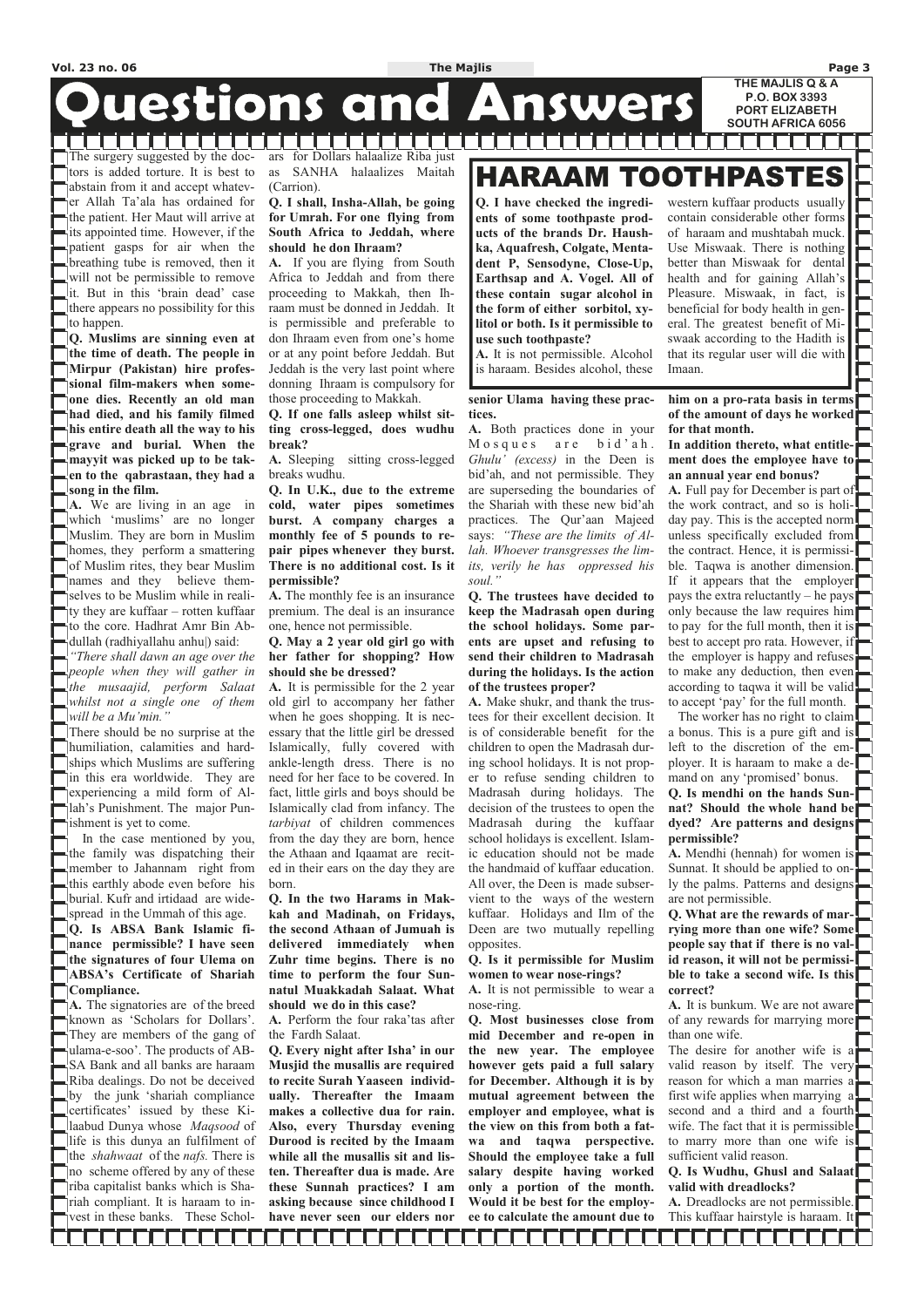# **Questions and Answers**

is incumbent to cut off the ugly locks. Although Wudhu, Ghusl and Salaat will be valid even with dreadlocks, it is sinful and the reward of the acts of ibaadat (worship) is destroyed.

**Q. The Imaam of our Musjid when leading the Fardh Salaat makes a funny and comical movement when going into Ruku' and returning to Qiyaam. Due the manner in which the mic is placed, he swivels his upper body to avoid hitting the mic. In every raka't he has to swivel his body to avoid the mic. Does such action not make the Salaat Makrooh?** 

**A.** In fact, the comical, clownish act by the Imaam renders the Salaat *baatil.* Indeed, he and the bosses who have ordered him to debase himself in this clownish manner are making a mockery of Salaat. It is haraam to make such ugly, comical movements in Salaat, and it is haraam to recite the Salaat with the aid of a microphone. They further tie the stupid imaam like a poodle on a leash, with the mic tied to his collar/ kurtah. They have degenerated to ridiculous levels of mockery and debasement in the highest act of Ibaadat. The Imaams of the Musaajid engage in some reflection to understand that the trustees who have employed them are not their raaziq (provider and sustainer), and that only Allah Ta'ala is the Sole Raaziq, then they will better understand not to act like dogs and monkeys at the behest of the fussaaq trustees of the Musaajid. **Q. Will Sajdah be valid if part** 

**of the topi/turban covers the forehead?** 

**A.** Sajdah will be valid even if part of the headgear overlaps on the forehead. It is not necessary for the bare skin to touch the carpet/ ground. However, according to the Shaafi' Math-hab, it will not be valid. The bare forehead must make contact with the ground. **Q. Is Twizza drink permissible? It is freely consumed at the Darul Uloom where I am studying. A.** The drink 'Twizza' is not permissible. They do much haraam and bid'ah in the Darul Uloom. Their actions are not proofs of the Shariah. **Q. Is it permissible for a Madrasah to charge registration/ admission fees? A.** There is no such thing as registration fees in Islam. When a student is admitted, he comes of his own accord. The Ustaadh does not work or devote time for the child's

,,,,,,,,,,,,,

walking/driving and entering into the Madrasah. Thus registration/ admission fees are pure riba fees levied in emulation of the kuffaar.

n din din din bin

**Q. My husband forced by his parents sent me a message which reads: "I T you." Is this a valid Talaaq. He had no intention of divorcing me.** 

**A.** If the message said only : 'I T you', then this is not a Talaaq.

**Q. Is it permissible to greet parents at the time they are viewing television?** 

**A.** It is not permissible to greet anyone at the time when they are indulging in sin. Even if those who are watching television happen to be parents, it is not permissible to greet them at that moment.

**ORIES OF FUTIL** THE EARTH **Q. What does Islam say about the earth's shape? There is a raging debate on whether the earth is flat or round. A whole movement of people now say that the earth is flat.** 

#### **Q. What is the Shar'i status of sitting on the floor to eat, and from tables and chairs?**

**A.** Sitting on the floor to eat is the Sunnah, and sitting at tables is Tashabbuh bil kuffaar and not permissible.

#### **Q. Tinned cat food contains some haraam ingredients. Can this be fed to a cat?**

**A.** Anything which is not halaal, may not be fed to even animals. It is not permissible.

#### **Q. A modernist sheikh says that kurtah and topi are not Sunnah. He says that there is no evidence in the Hadith for this.**

**A.** Ask the modernist moron : Did Rasulullah (sallallahu alayhi wasallam) wear jeans and T-shirt, or a kuffaar-style hat or some other type of clownish kuffaar Christmas hat and dress? Tell him to study Hadith if he has the ability to know and understand the dressstyles of the Sahaabah.

 You are wasting time arguing with a modernist, moron, jaahil zindeeq. Our booklet *DRESS AC-CORDING TO THE SUNNAH* explains this issue. The Hadith clearly states that Rasulullah's Qamees (Kurtah) was halfway between the knees and ankles. Wearing a topi under the turban is Waajib. Most of the Sahaabah wore Amaamah, hence it follows that all of them wore topis. Not a single Sahaabi nor any Nabi nor any Wali nor any Faqeeh, Wali etc. strutted about with bared head like the kuffaar. The moron is too stupid to understand the principle of *Tashabbuh bil Kuffaar.* **Q. I have no Muslim relatives. How should I make a will? To whom should I leave my assets? A.** The Muslim who has no Muslim heirs should state in his will that all his assets should be given to Islamic charity. He may specify

i di di di di di di di sensi di sensi di sensi di sensi di sensi di sensi di sensi di sensi di sensi di sensi

to which charity.

**Q. Is it permissible to pay a fee** 

**to listen to the lecture of a scholar? This appears to be an increasing trend.** 

**A.** The 'scholars' who charge fees for their talks are moron scholars for dollars. They are vile mercenaries, members of the Ulama Soo' fraternity. They barter the Deen for the carrion of the world. It is haraam to charge fees for hosting Islamic talks. These people are indeed vile in the extreme. They nourish their bodies with haraam. It is not permissible to attend the lectures of these parasites.

**Q. A man wants proof from the Qur'aan for the five Fardh Sa-**

**laat. How should he be convinced?** 

**A.** Shaitaan cannot be convinced. Don't waste time discussing with zindeeqs who are morons. You will never be able to convince those in whose hearts there is a crookedness. Allah Ta'ala has caused this moron to stray into deception. When Allah Ta'ala asked Iblees why he refused to make Sajdah for the one whom He  $(Allah)$ Ta'ala had created and which Sajdah He (Allah Ta'ala) commands, Iblees answered: "You created me from fire and him from soil." The

**A.** The debate rages among morons. Muslims who join such futile debates are victims of shaitaan who diverts the focus of the Muslim from the objective of life on earth to futilities which are totally unrelated to the objective for which Allah Ta'ala has created us and sent us to earth for a short sojourn.

 The Qur'aan is silent on the issue of whether the earth is round, flat or any other shape. The verses quoted in no way whatsoever prove any one of the two views. The aayaat which mention that the earth is spread out is relative to our position. Practically, the earth appears flat to us. One acre of land is flat. The acre adjacent to it is flat. The acre next to his one too is flat, and so on *ad inifinitum.* It is flat + flat + flat + flat.........= Flat. All the flat acres are in relation to us. The sum total of all the flat lands we see is not round. Thus, even if the earth is in fact round, in relation to the man walking on earth, it is flat. But this does not prove that it is flat in actual fact.

 None of the verses support the theory of the earth being flat. Nor are there any verses to support the theory of the earth being round. Allah knows best.

 The Qur'aan is not concerned with such issues. The Qur'aan is the Book of Guidance. It is not a book of science and technology. In the article the two proponents of the different theories are morons. The Dave character is too stupid. He does not understand the terminologies and meanings of the Qur'aan. The other character who argues for a round earth is also stupid. Firstly, his language is absolutely atrocious. Secondly, he speaks bunkum by alleging that Aayat 30 of Surah 79 states that the earth is egg-shaped. The Aayat states explicitly that Allah Ta'ala has spread out the earth. There is not even a hint in the Aayat of the earth being 'eggshaped'.

 Only morons seek to force from the Qur'aan proof for any specific theory of the scientists. It is satanic to shove into the Qur'aan what does not belong there, or to utilize the Qur'aan for hallucinatory theories which are unsubstantiated by Wahi. The Qur'aan has no relationship with the art of shoemaking or laying drain pipes.

 The arguments of both sides are putrid and spurious. They simply exhibit their ignorance. There is no support in the Qur'aan Shareef for either theory. The Qur'aan instructs us:

 *"When they (the Muttaqeen) hear futility, they turn away from it and say: 'For us are our deeds and for you are your deeds. Salaam on you. We do not follow the ignoramuses."* 

Rasulullah (Sallallahu alayhi wasallam) said: *"Abstention from futility is the beauty of a man's Islam."* The Qur'aan emphasizes refection on Maut, the Qabr, Qiyaamah and Najaat (Salvation) in the Aakhirah. Whether the world is flat, round or spherical has absolutely no bearing on the endeavour and struggle to attain Najaat in the Aakhirat, and that is the Muslim's goal.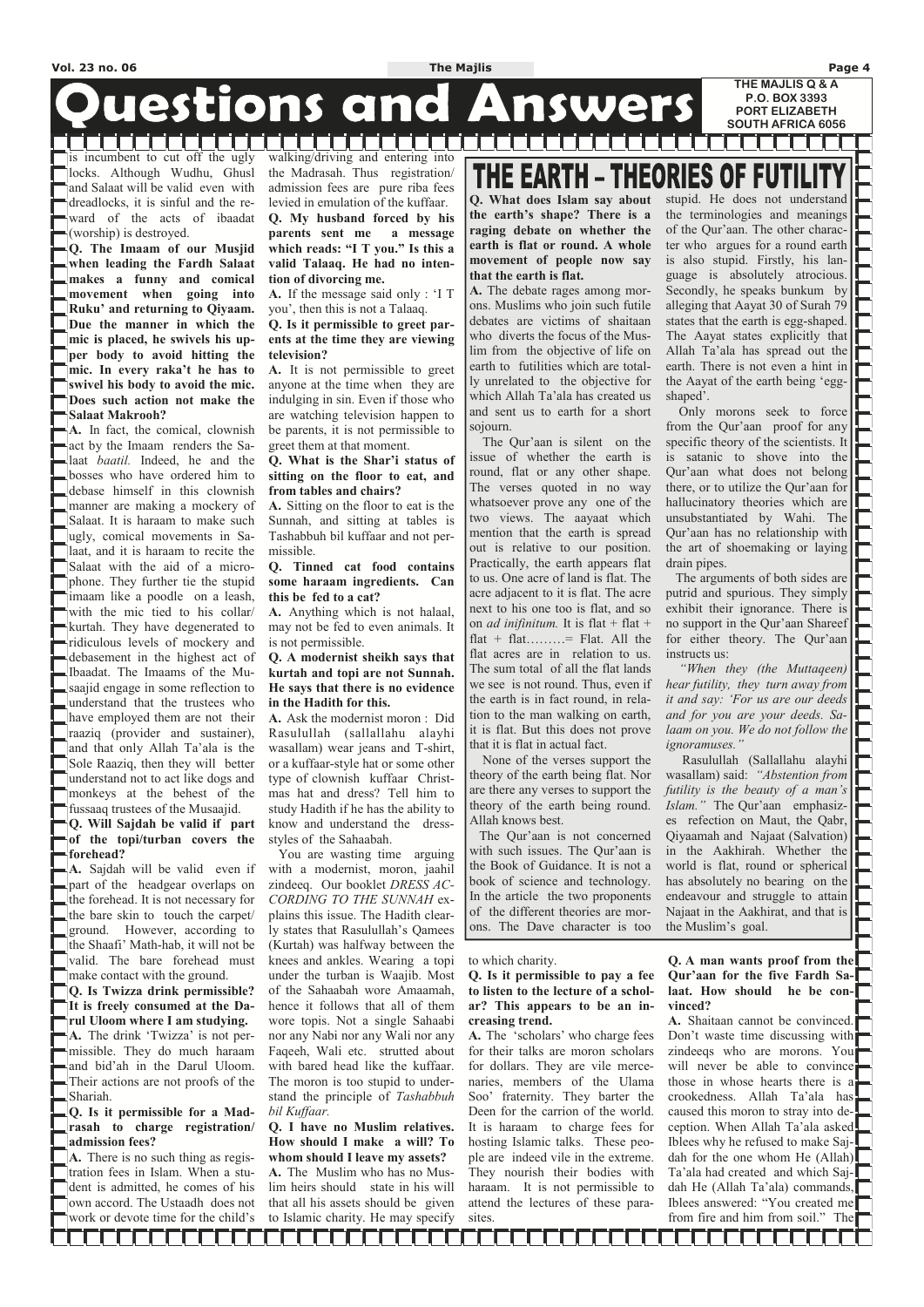# **Duestions and Answers**

Divine Response was not to convince. Allah Ta'ala said: "Get out! You are cursed..." This man is like Iblees. Ignore the zindeeq moron.

**Q. A senior Mufti says that the 6 Shawwaal Fasts are Makrooh. He cites Imaam Abu Hanifah (Rahmatullah alyh) as proof for this view. Please comment.** 

**A.** The senior Mufti Sahib is short -sighted. His Ilm is superficial, hence he could muster up the audacity to decry a practice which is entrenched in the Math-hab since fourteen centuries. He did not stop to reflect on the fact that it is the practice of all our Akaabireen and of all Math-habs.

**A.** Shorts under the kurtah are not permissible. Long pants are necessary. Bermuda pants are *tashabbuh bil kuffaar (emulating the kuffaar)*, hence haraam. **Q. Please answer according to the Maaliki Math-hab. Is it correct that the second Athaan in front of the mimbar on Fridays has no significance? A** In fact, according to the Maaliki Math-hab the second Athaan in front of the mimbar is bid'ah. No significance is attached to it in

 Secondly, every fatwa of the Hanafi Math-hab is not necessarily the view of Imaam Abu Hanifah (Rahmatullah alayh). There are many issues on which Imaam Abu Hanifah has a contrary view to the *Mufta Bihi* version which could be the view of Imaam Abu Yusuf (Rahmatullah alayh) or of Imaam Muhammad (Rahmatullah alayh) or of both. For example, Aqeeqah, according to Imaam Abu Hanifah  $(Rahmatullah = alayh)$ , the Qur'baani has displaced Aqeeqah. However, this is not the Fatwa of the Math-hab.

 Thirdly, Imaam Abu Hanifah stated the Makrooh view for the six fasts at a time when it was being considered Waajib.

**Q. Are the ratib practices in Cape Town valid in Islam? They stab themselves with sharp instruments without causing harm.** 

**A.** The ratib practice is not permissible. Shiahs are experts in such practices.

#### **Q. Is yoga permissible?**

**A.** Yoga is haraam. It is a Hindu religious practice.

**Q. Is it permissible to wear shorts or Bermuda pants under the kurtah?** 

terms of the Maaliki Math-hab. **Q. When the Imaam makes Salaam from the mimbar, should the musallis respond according**  **to the Maaliki Math-hab? A.** It is Makrooh (not permissible) for the Imaam to say Salaam from the mimbar. However, when he arrives and makes Salaam (not on the mimbar), then people should silently respond.

. . . . . . . . .

#### **Q. People say loudly 'Aameen' to the Duas the Imaam recites on Fridays from the mimbar. Is this proper for Maalikis?**

**A.** Saying 'Aameen' to the Imaam's duas which he makes during the Khutbah is Makrooh.

> We are living in evil times. There is a deluge of evil in which we all are swimming. Only Allah's protection can save us and in particular the children of this age.

#### **Q. Is it permissible to sell educational books which have pictures of people and animals?**

**A.** It is not permissible to sell books containing pictures of animate objects. However, it is permissible to buy such books from non-Muslims if one is in need, then obliterate the pictures.

#### **Q. What is the difference between Sadqah and Lillaah?**

**A.** There are two kinds of Sadqah. Waajib (compulsory) Sadqah and Nafl (Optional/not compulsory) Sadqah. Waajib Sadqah are Zakaat, Fitrah, Kaffaarah, etc. Nafl Sadqah refers to anything given in Allah's Name for any kind of charity whatsoever. This is also called Lillaah,

#### **Q. Can a woman travel without a male mahram in the company of an 87 year old lady?**

**A.** It is not permissible for a woman to travel without a male mahram even if she is 87 years old. There has to be a male mahram accompanying her.

**Q. A woman claims that her father-in-law came into the kitchen where she was alone. He then touched her in such a way which convinced her that he was being amorous and lustful. But he denies it. He says that he touched her as he touches his own daughters. Does** *hurmat-e-musaaharah*  **apply in this case?** 

**A.** While it is reasonable and almost certain that the act of the man was a sexual misdemeanour, and that he is now speaking lies, *Hurmat-e-Musaaharah* does not take effect. In view of the man's denial, there is no way of ascertaining whether he was motivated by lust or not. So even if he had touched any *bare* part of the woman with his *bare* hand, then too the ruling of *hurmat* cannot be given in view of his denial and lack of witnesses.

A. The modernists who join such silly activities are all bootlickers suffering from gross inferiority complex. The climate change exercise is a lot of bunkum. People of imbecile intellect – i.e. morons – participate in such drivel. The cause of calamities is sin and transgression. They should change the immoral climate inside their nafs, hearts and brains, then Allah Ta'ala will save us from natural disasters.

**Q. I need some advice regarding the upbringing of my children. A.** Home school them. Do not send them to the morally destructive public schools. And, this includes the so-called 'Muslim' schools. All these schools are evil. Even Imaan is negated. They produce zindeeqs, fussaaq and fujjaar. The Aakhirah is bartered away in these institutions of Iblees. The worst destroyer of akhlaaq today is the internet. Never give your children cell phones. It is the surest way of destroying their akhlaaq. Keep them away from computer games even such games in which there are no pictures of animate object. The internet is shaitaan's most potent tool of deception and destruction in this era.

Always guide all your children and save them from the evils of the nafs and the ploys of shaitaan

#### **Q. Is it permissible for married people to use condoms?**

**A.**Condoms are evil instruments manufactured specifically for people of zina. It does not behove Muslims to adopt these evil and filthy artefacts of western culture. Those who have yaqeen in Allah Ta'ala, understand the futility and immorality of such satanic items.

**Q. In Ghana we have accustom of sacrificing an animal and reciting the Qur'aan in times of difficulties and hardships. Please comment on this practice.** 

**A.** The practice of sacrificing an animal when experiencing difficulties is a bid'ah custom. It is permissible and good to give charity – Sadqah – to the poor when one is faced with difficulties, but the specific practice of sacrificing an animal is an innovation. It has no basis in the Deen.

#### **Q. Is Jumuah Salaat valid at King Shaka International Airport?**

**A.** If this airport is part of the town of Verulam or Tongaat, then Jumuah will be permissible. However, if it is an isolated entity unconnected to one of these towns, then Jumuah will not be valid. If the airport is not part of Tongaat or Verulam  $-$  if it is an entity by itself, unconnected with any of the two towns, then Jumuah Salaat will not be valid there. **Q. I have discontinued using lotions, body sprays, etc. which contain alcohol. What should I do with these expensive items? A.** Use the lotions as detergent for the toilet. Discard into the toilet pans and drains. It will facilitate fighting the germs in the toilet

pans and sink drains.

**Q. Will the blood of sea creatures and insects make the clothes napaak (impure)? A.** No, the blood/fluid of sea creatures and insects does not render

the clothes, etc. impure. Nevertheless, it is meritorious to wash the affected parts. **Q. Vegetables are cooked with** 

## **shrimps. Will it be permissible to eat only the vegetables?**

**A.** The vegetables cooked with shrimp are not permissible to eat notwithstanding the purity of the shrimps. Everything pure and clean is not necessarily permissible for eating, e.g. sand.

**Q. It is said that Zam Zam should be added to normal water so that all the water in the container has the effect of Zam Zam. What if Zam Zam is added to the ocean, river or lake?** 

**A.** Zam Zam added to the ocean and lake will not transform these masses of water into Zam Zam. The ruling for small containers differs.

#### **Q. After I rented a house to a person, I discovered that he was a Shiah. Should I evict him?**

**A.** No, do not evict him. It is not incumbent to evict the Shiah from the house you had rented to him. Acquit yourself with good *akhlaaq* displayed to the Shiah.

**Q. Some Muslim bodies are participating with the kuffaar in their 'climate change' activities. Is there any Islamic advice on this topic?** 

**Q. After making Sajdah Sahw, I**  could not remember whether I **made one or two Sajdahs. I then made two Sajdahs. Is the Namaaz valid?** 

**A.** When in doubt between one or two Sajdahs of Sajdah Sahw, then make another one Sajdah. It was not necessary to have made two Sajdahs. Anyhow, the Salaat was valid.

**Q. Can we perform Salaat behind a Mufti and a Maulana who had defrauded Discovery Medical Aid? When the Maulana was asked about this, he said**  *(Turn to page 12)*

. . . . .

**THE MAJLIS Q & A** 

**P.O. BOX 3393 PORT ELIZABETH SOUTH AFRICA 6056**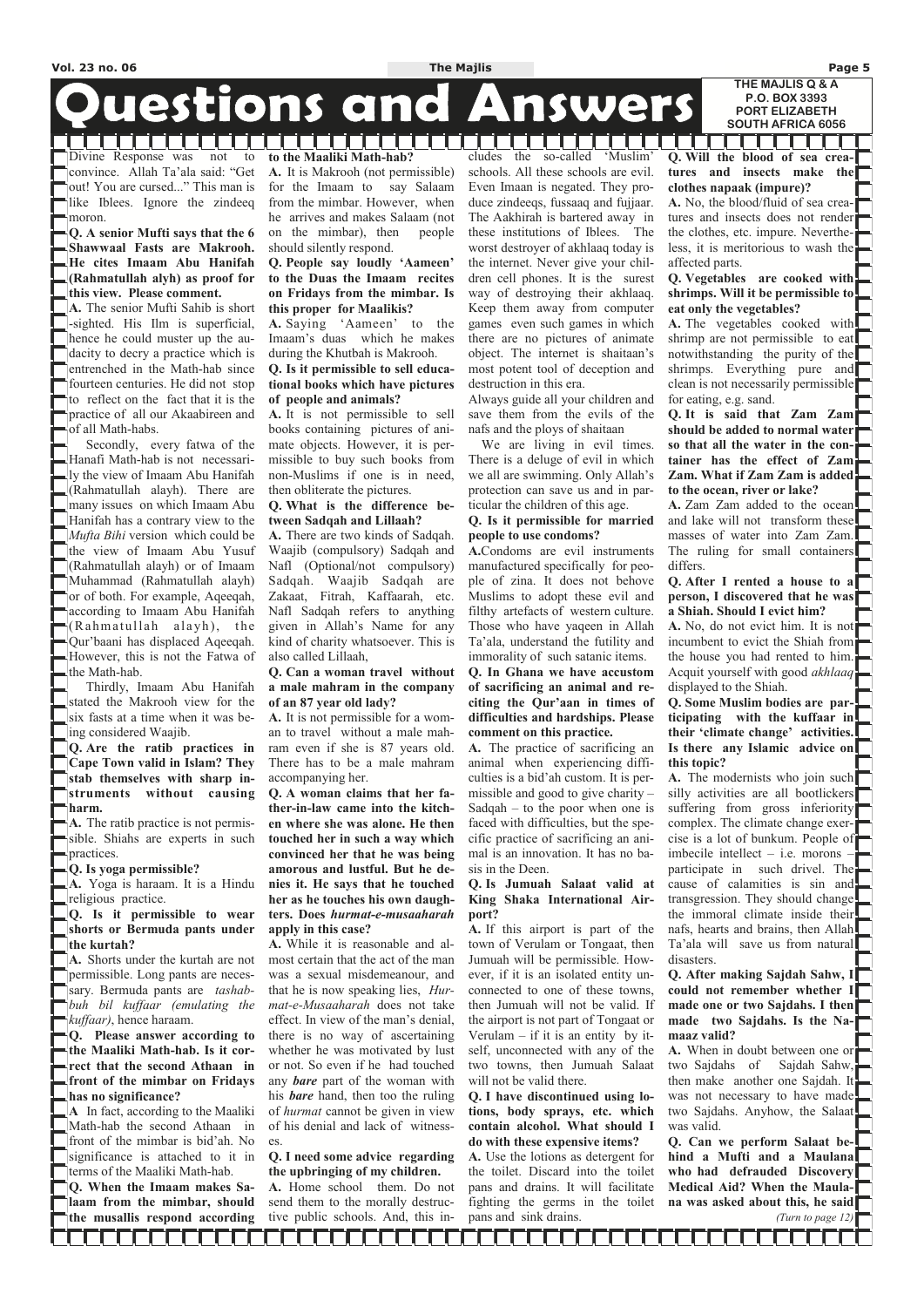## ES AND I В

*Question: I read your articles against sitting on chairs and eating from tables. What is your response to the attached Fatwa of a senior Mufti?* 

#### *THE FATWA*

The answer to your query is as follows:

It is permissible to eat on a table and chair as there is no severity in Shariah regarding such Masaail. But one must remember not to lean on the chair whilst eating; rather he must bend towards the food. However to eat whilst sitting on the floor is from the Sunnats of the Prophet  $\frac{1}{2}$ . Therefore, one must try and follow the Sunnah and eat whilst sitting on the floor.

حدثنا قتادة، قال: كنا نأتي أنس بن مالك - قال إسحاق: وخبازه قائم، وقال الدارمي: وخوانه موضوع - فقال يوما: »كلوا فما أعلم رسول االله صلى االله عليه وسلم، رأى رغيفا مرققا، بعينه، حتى لحق بالله ولا شاة سميطا، قط )«ابن ماجة رقم  $(TTT)$ 

There are various narrations from Hadhrat Anas RA which show that Nabi used to eat on the floor. However, we didn't come across any narration where Nabi  $\frac{1}{20}$  forbid eating on tables and chairs. Therefore, it is permissible to eat on them. Furthermore, Hadhrat Anas RA had a table which he used for this purpose which also shows the permissibility of eating on it. In Ibn Maja it has been narrated:

Some of our Elderly Ulama forbid eating on a table because of imitation with non-Muslims. Regarding this topic Moulana Thanwi RA mentions that when a thing becomes common amongst the Muslims and it is not done out of pride and arrogance then it is not counted as imitation with non-Muslims. (Imdadul- Fatawa 4/267) Mufti Mahmood Saheb RA mentions that eating on a table is against the Sunnah. Further on he says that in a place where eating on a table is a distinguishing characteristic of the non-Muslims and the Fussaq it is forbidden to eat on it. But if it becomes so common amongst Muslims that the pious also adopt this way then the ruling will not be so severe. However, it will be against the Sunnah. (Fatawa Mahmoodiya 18/79)

The amazing thing is that people question regarding eating on a table while they do not follow the way of the Sahaba in writing whilst sitting?

When they don't question this action due to the permissibility of it then why do they question eating on the table when it is also permissible?

#### *(End of fatwa)*

#### **THE RESPONSE**

The incongruencies of the Mufti's fatwa are as follows:

(1) He concedes that sitting on the floor is Rasulullah's Sunnah, yet he states that "there is no severity" in this matter. But the Fuqaha say: *"Miswaak is Sunnah. Denying it is kufr."* The lackadaisical attitude of the Mufti to the Sunnah can lead to kufr. Almost all modernists deny and even despise eating on the floor. This is an issue of severity.

(2) Not having come across any narrations is not a daleel. It is a drivel argument. There are no narrations pertaining to wearing bermuda pants or facebook or television or for any of the other multitude acts of haraam. There are Qur'aanic and Hadith principles on which the Fataawa are based. A 'fatwa' stemming from personal opinion such as the view of the Mufti Sahib is corrupt and devoid of Shar'i substance. A personal view unsubstantiated by either a direct mas'alah or a valid Shar'i principle, has no validity in terms of the Shariah. It does not have the weight and force of the Shariah. The Mufti Sahib simply does not know what he is speaking. If Rasulullah (sallallahu alayhi wasallam) did not specifically state that eating from tables is not permissible, it is only corrupt logic to aver that this abstention

signifies permissibility. The principle is the *Uswah Hasanah (Beautiful Pattern of Life)* of Rasulullah (sallallahu alayhi wasallam). In several Aayaat, the Qur'aan Majeed commands adoption of this gracious *Uswah.* Says Allah Ta'ala:

*"Verily, for you in the Rasool of Allah is a beautiful pattern of life for him who has hope in (the meeting of) Allah and the Last Day, and who engages abundantly in the Thikr of Allah."* 

This is the general principle. Add to it the principle of *Tashabbuh Bil Kuffaar (emulating the kuffaar).*  Then view it in the light of the permanent 1400 years of the Ummah's practice, especially of the Sahaabah, Taabieen, Tab-e-Taabieen, Auliya, etc. Then see what all the Akaabireen had to say on this issue, and what was their *amal*.

 Surely the Mufti Sahib is aware or should be aware of the principle that if even a Sunnat act becomes a salient feature of the people of Bid'ah, then such Sunnat act shall be abstained from. Now what does intelligence dictate regarding an act which is glaringly among the ways and styles of the kuffaar?`

 A Sahaabi said: "I was walking with a shawl on me. I was dragging it (because it was hanging on the ground). A man from behind) exclaimed: *"Raise your garment, for verily it is purer and more lasting."* I looked and saw that it was Nabi (sallallahu alayhi wasallam). I said: "O Rasulullah! It is an old shawl." Rasulullah (sallallahu alayhi wasallam) responded: "What is there in me not (an ample) Uswah (way of life)?" Then I looked, and I saw that his izaar was midway on the calf." Here Rasulullah (sallallahu alayhi wasallam) veered away from logical argument. He only drew attention to his style to impress the incumbency of adopting it. The issue of *Sunnat-e-Aaadiyah* may not be raised to confuse the issue. This example here

### emphasizes the incumbency of the Sunnah dress-style pertaining to wearing the trousers above the ankles. Similarly, eating on the floor is not an optional act to be classified as *Sunnat-e-Aadiyah* which is optional. The weight of the evidence provided by all authorities of the Shariah leave no room for any interpretation to detract from the incumbency of eating on the floor and the prohibition of eating like the kuffaar from tables.

 The *Mash-hoor* Hadith clearly states that Rasulullah (sallallahu alayhi wasallam) never ate from a table. The Mufti Sahib attempts to create a concoction with technicalities by saying that the '*khwaan'*  negated in the Hadith has different meanings. The fact remains that in the context of the *Mash-hoor* Hadith it refers to nothing but a table. Thus Imaam nawawi (Rahmatullah alayh) states:

*"The meaning of this khwaan (i.e. the one on* 

*which Rasulullah – Sallallahu alayhi wasallam) – ate) is not the same as the one which is negated in the Mash-hoor Hadith in which* 

*it is said: "Never did Rasulullah (sallallahu alayhi wasallam) eat on a khwaan". On the contrary that khwaan (which is negated) is something like a table"* 

(3) Never once did Rasulullah (sallallahu alayhi wasallam) or the Sahaabah or the Ambiya or the Auliya or the Fuqaha or the vast majority of the Ummah ever eat like kuffaar from tables. However, this Mufti Sahib is notorious for mangling narrations, confusing narrations and misinterpreting narrations. He even attempts to conceal narrations. In the past we have

pointed out this fact on other masaa-il.

(4) Regarding the citation from Hadhrat Thanvi's *Imdaadul Fataawa, Vol.4, page 267,* the Mufti Sahib is guilty of chicanery or gross *jahaalat.* He has a flair for misinterpretation, and taking issues out of context, and joining a piece of one narration with another piece to fabricate a fatwa to suit his whimsical opinion. Firstly, the fatwa on page 264 or Volume 4

### mentioned by the Mufti Sahib has absolutely no relevance to eating on the floor. It pertains to an entirely different issue. It pertains to dress, and even in his fatwa on this issue of dress style in England, Hadhrat Thanvi expresses doubt, hence he says: *"In this matter, I have understood this...."* He does not discuss the question of eating on the floor.

 However, just two pages before this citation of the Mufti Sahib, Hadhrat Thanvi states on page 265, Volume 4:

 *"Eating from tables and chairs on account of Tashabbuh is prohibited. Furthermore, there is no pressing need for it.,:* 

Now please write to the Mufti and point out the above statement of Hadhrat Maulana Ashraf Ali Thanvi (Rahmatullah alayh). Also ask him: Why did Mufti Sahib not cite this fatwa of prohibition stated by Hadhrat Thanvi just two pages before the fatwa pertaining to dress on page 287 when it has a direct relevance to the topic under discussion? Why conceal what Hadhrat Thanvi said regarding eating from tables? And why attempt to cloud the issue with a statement unrelated to the topic, but ignore the actual fatwa of prohibition stated by Hadhrat Thanvi? (5) In his *Malfoothaat,* Ha-

dhrat Maulana Ashraf Ali Thanvi (Rahmatullah alayh) says:

In view of the factors of *iftikhaar* (pride) and *tashabbuh* (emulating the kuffaar), eating from tables is prohibited. Irrespective of whatever interpretation or argument is presented to justify eating from tables, the actual reason for this (style of eating) is *tashabbuh* (i.e. imitating the kuffaar). While the conscience of people (i.e. of those who have not lost their souls to modernity and kufr culture) bothers them, they nevertheless, onerously endeavour to make this practice lawful. (6) Mufti Mahmoodul Hasan (Rahmatullah alayh) confirms that eating on the floor is Sunnah, and he adds that eating from tables is in *opposition to the Sunnah.* We therefore differ with the opinion that eating from *(Continued on page 7)*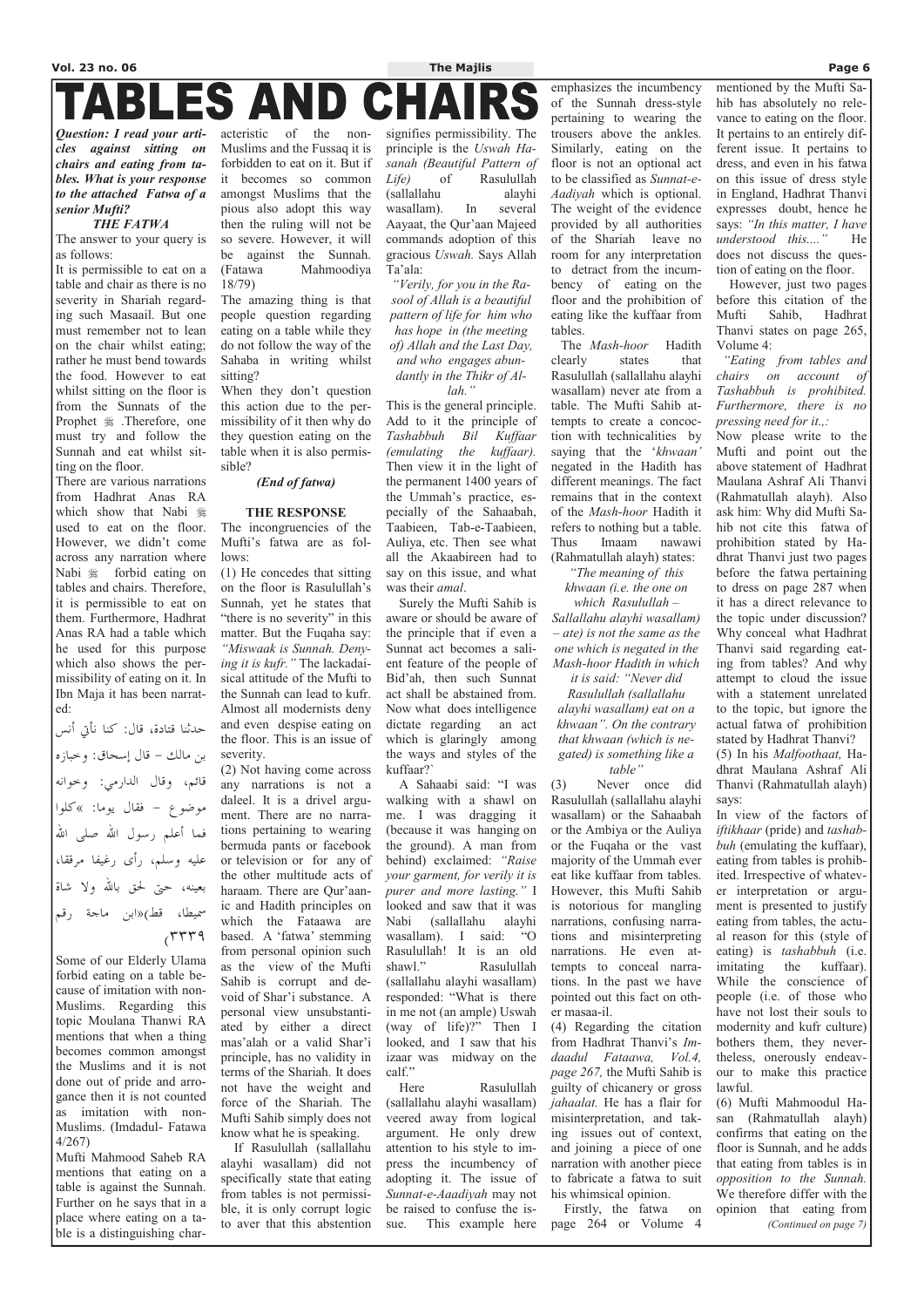# TABLES AND

tables is of *"lesser severity".* This opinion being in opposition to the Sunnah is ludicrous and bereft of Shar'i substance.

 Regarding the act of the 'pious', the honourable Mufti Mahmood Sahib has erred in his judgment because the Saaliheen do not eat from tables and chairs. Those who appear outwardly 'pious' such as molvis and tablighis, are not Saaliheen. We do not understand the watered down conception of 'saaliheen'. The Saaliheen never tolerate conflict with the Sunnah. If these superficial 'saaliheen' eat from tables, the Sunnah of Rasulullah (sallallahu alayhi wasallam) may not be swept under the carpet, discarded and abrogated for the misdemeanour of the cardboard 'saaliheen'. If they are genuine Saaliheen, they would be ashamed of themselves for violating the permanent Sunnah of Rasulullah (sallallahu alayhi wasallam) by adopting the system of the kuffaar.

 Furthermore, Mufti Mahmood (Rahmatullah alayh) does not say that "it is permissible" if the 'saaliheen' have also adopted this kuffaar practice. He

says that the 'severity' is somewhat watered down. In other words, the severity of the opposition to the Sunnah is watered down. But in this opinion, the honourable Mufti Mahmoodul Hasan (Rahmatullah alayh) has erred. It is not permissible to make Taqleed of the errors of the seniors. There is no scope for permissibility in the somewhat ambiguous fatwa of Mufti Mahmood Sahib.

In other words, writing may not be based on eating. The rulings differ.

(7) The irrefutable fact remains that eating from table and chairs is the system of the kuffaar, fussaaq and fujjaar. It is not the system of Islam. The Saaliheen do not adopt kuffaar systems in preference to the Sunnah. Such a misdemeanour is not the *amal* of genuine Saaliheen. It is vile in the extreme for a Mufti to issue a fatwa which encourages people to gravitate away from the Sunnah. There is no problem for Muslims to abandon the kuffaar system and to adopt the Sunnah system. This is not a practice which Muslims are compelled to abandon due to external circumstances. It is a practice for observance within the precincts of the home. What problem other than nafsaaniyat and shaitaaniyat is there to debar

Muslims from adopting this Sunnah, reviving this Sunnah, and gaining the immense rewards promised for the revival of a forgotten or discarded Sunnah? So why does this Mufti Sahib mangle fatwas and distort narrations, and conceal fatwas to assign permissibility and respectability to a practice of the kuffaar. This is *Istikhfaaf* which is a dangerous state.

(8) The averment that it is *"amazing that people do not question the way of the Sahaba in writing whilst sitting",* is puerile drivel. The Mufti Sahib lacks the ability to constructively apply his mind to distinguish between different acts. If he had devoted a few extra minutes when he extracted an irrelevant from Imdaadul Fataawa of Hadhrat Thanvi, from page 287, Vol.4, and which he despicably misused, he would have obtained the answer to sitting and writing from desks/tables, and he would have understood the difference.

 Explaining the difference between eating from tables and writing from tables, Hadhrat Thanvi (Rahmatullah alayh) states on page 286, Vol 4:

\_\_\_\_\_\_

 *"While there is no uthr (excuse) for eating from tables and chairs, (there is uthr) regarding office work...Practically (qaanoon amali) there is a majboori (a valid excuse, i.e. for writing from desks/tables), hence the one may not be analogized on the basis of the other."* 

And, even if we did not have Hadhrat Thanvi's fatwa, common sense is adequate to highlight the difference. Practically in our environment, sitting on the floor writing, typing, etc. all day long is too tedious a task, even at home for those who have been sitting on chairs and writing from desks since childhood. In the public domain, it is well nigh impossible. The Mufti Sahib has acquitted himself very childishly on this issue. The difference with eating is glaring, and the Mufti Sahib's abortive analogy is fallacious.

(9) Let us momentarily assume that writing sitting on the floor and not from desks/tables is also necessary in terms of the Sunnah, then at most it could be argued that we are being selective because of the difference in our stance pertaining to the two acts. But,

----

abrogating a Sunnah is not

permissible on the basis of laxity on another Sunnah. Thus, if Zaid consumes wine, he may not be faulted for saying drugs are haraam, zina is haraam, carrion is haraam, etc. He may not be criticized for saying that eating on the ground is Sunnah. He may not be taunted: First attend to your wine drinking, then speak about the Sunnah. In effect, this is the stupid taunt of

the Mufti Sahib.

(10) His statement: *"...why do they question eating on the table when it is also permissible?"* is drivel. We state categorically that eating from table is NOT permissible, and writing from tables IS permissible. The Mufti Sahib's question is devoid of Shar'i substance.

 He has failed to present even a weak argument to bolster his permissibility view. It is a great defect in a Mufti to issue fatwas to cover up his own weaknesses. If a Mufti eats from tables, he should still fear Allah Ta'ala when issuing fatwas. He should not compromise the Sunnah to vindicate his own weakness of eating from tables.

 May Allah Ta'ala save us from the evil lurking in our nafs and from Talbees-e-Iblees (Deception of Iblees).

#### *(Continued from page 6)*

By Mufti Shabbir Ahmad, Darul Uloom Bury

Making an animal unconscious prior to slaughter, whether by means of a current or pistol, contains from a religious perspective a number of major flaws which have been detailed by Shaykh Ashraf Ali Thanwi in Imdadul Fatawa  $\blacksquare$ and then by my teacher Shaykh Mufti Muzaffar Hussain, Director and Mufti of Madrasah Mazahirul Uloom, Saharanpur in response to a legal query. I briefly present an exposition of this. This method of practice (due to the reasons given) is, therefore, in no way permissible. It is an obligation on Muslims to make all efforts in trying to bring this method of practice to an end and under no circumstances to accept this method.

 The Fuqaha (jurists) have specifically mentioned that it is forbidden to cause unneeded pain and suffering to the animal to be slaughtered. Since the above shock cannot constitute slaughter, it is apparent that it is, therefore, a means of unneeded pain and suffering which is not permitted by

the Shari`ah. If it is claimed that this act does not cause the animal pain and suffering but rather aids the expulsion of blood from the body and annuls the animal's senses, this too would be incorrect as prior to being made unconscious the animal senses were in working order and so their suspension after unconsciousness is not certain as it is possible that this instru-

ment may have caused a suspension in movement (paralysis) whilst senses are still functioning, and it is obvious that in the case of the senses remaining, the usage of these instruments will be a means of increased suffering.

 The Shari`ah has declared the releasing of flowing blood as the reason behind slaughtering. Now it is apparent that the workings of the physical organs are strongest in the state of consciousness, and it is also apparent that the expulsion of the blood is a physical act. Therefore, the stronger (and more actively) the organs function, the more blood will be released and the objective of the Legislator will be well realised. Thus, to intentionally enervate the organs and thereby cause a decrease in the amount of blood pumped out would not be permitted by the Shari`ah as this clashes with the objective

of the Legislator.

 The third reason, which is more abhorrent than the others and alone would suffice in making this matter impermissible is that those that adopt such methods consider them preferable to the way prescribed by the Shari`ah (in which the animal is not made unconscious), and consider the method of Shari`ah inferior and deficient, and giving preference to the innovated over the prescribed is close to Kufr.  $03/05/1404 - 06/02/84$ , Fatwa Number 145, Mufti Shabbir Ahmad, Darul Uloom Al-Arabiyyah Al-Islamiyyah, Holcombe Hall, Holcombe, Bury

**THE JANAAZAH**  Rasulullah (Sallallahu alayhi wasallam) said: "When the janaazah is ready and the men lift it on

--------

to their shoulders, then if it (the mayyit/deceased) was pious, it (the mayyit) says: "Send me ahead (quickly). But if it was impious, it wails to its family: Alas!

----

**Contract Contract** 

Whither are you taking it (the janaazah)?" Everything besides man is able to hear its voice (of agony). If man had to hear it, he will become unconscious."

\_\_\_\_

ing, and when it is the **FOR THE AAKH** Rasulullah (Sallallahu alayhi wasallam) said: "When it is evening, do not worry about the next morn-

morning, do not be concerned about the evening. During your health practise (A'maal-e-Saalihah) before *(Continued on page 10)* 

**Contract Contract** 

H.

- - -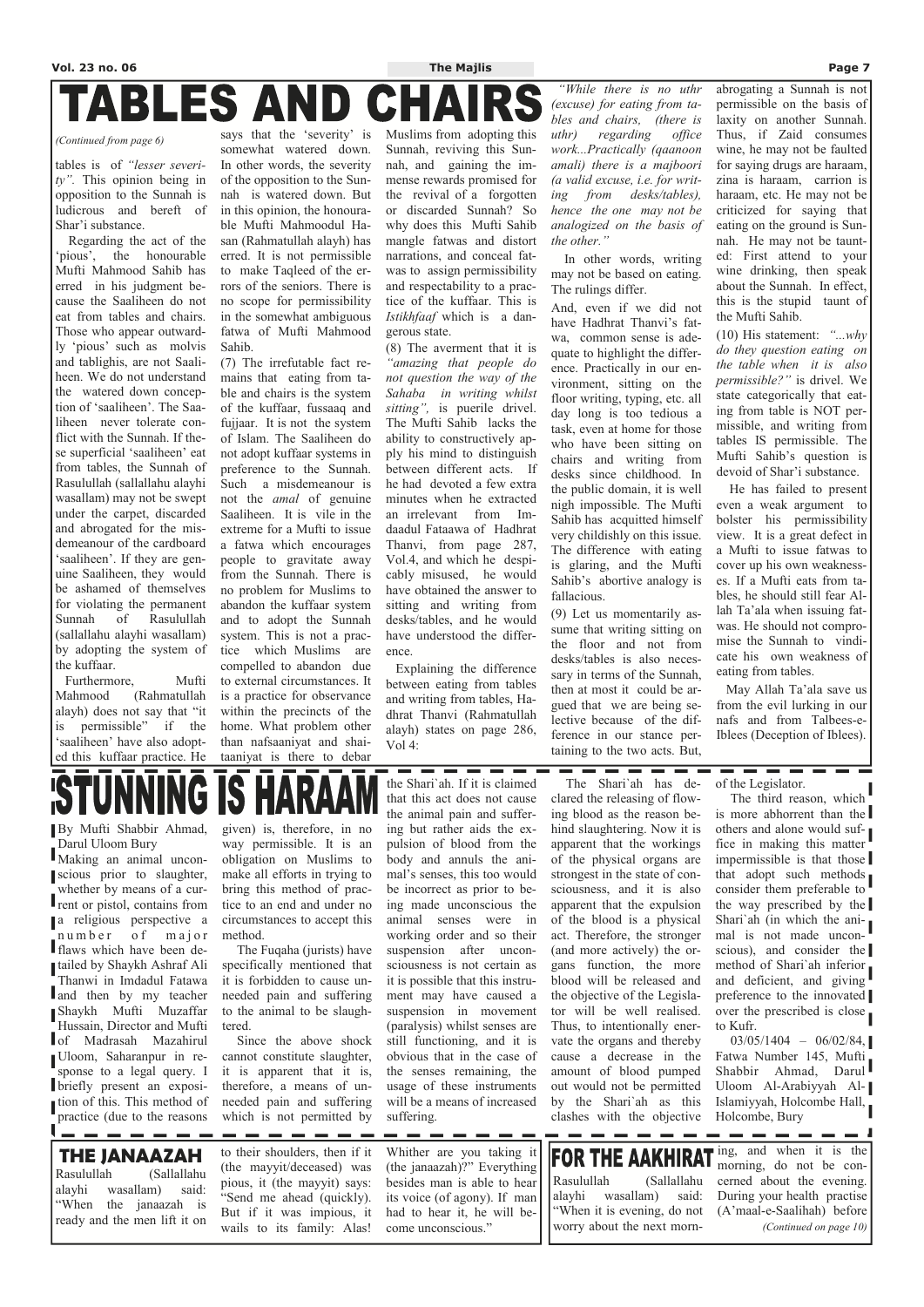#### THE **GRAVITY OF** BID'A

One of the most potent traps of deviation of shaitaan is Bid'ah. Iblees inspires into the hearts of people acts disguised with a 'deeni' veneer. In our age, there is a deluge of acts of Bid'ah which have been innovated by people who are associated with the Deen. They appear to have no idea of the meaning of bid'ah and the evil consequences of bid'ah.

A very recent shaitaani act

#### **STONING SENTENCE Saudi Court to Review**

of bid'ah is the introduction of an accretion to the Istisqa' Salaat. The Shariah has ordained only the performance of Salaatul Istisqa' in cases of genuine drought and famine. However, in Johannesburg some miscreants have innovated the practice of Surah Yaaseen and congregational dua for rain after Fajr Salaat. This bid'ah is akin to the Barelwi bid'ah of adding a dua after

Janaazah Salaat. Since it is the belief or implied belief of the Qabar Pujaaris that the Masnoon Janaazah Salaat is inadequate, they deemed it proper to supplement the Janaazah Salaat with their innovation of a dua after the Janaazah Salaat.

 Similarly, the miscreants have innovated their congregational practice after Fajr thereby implying the inadequacy of Salaatul Istisqa. Due to satanic manipulation of their thinking, they fail to understand the notoriety of their bid'ah. Surah Yaaseen is the outer veneer of the bid'ah trap into which Iblees has enmeshed these miscreant so-called 'deobandi' bid'atis.

 The following very interesting episode is narrated in Musannaf Ibni Abi Shaibah: The Ameer (governor) of a certain Islamic state wrote to Ameerul Mu'minen Hadhrat Umar (Radhiyallahu anhu): *"Here is a group of people who congregate and make dua for the Muslimeen and for the Ameer."* Take note that the gathering was not a merrymaking function. It was a group of sincere Muslims making Ijtimaaee (congregational) dua for the welfare and wellbeing of the Ummah and for the Khalifah Hadhrat Umar (Radhiyallahu anhu).

 The bid'atis should now reflect regarding the status of this congregational dua. Noteworthy is the governor's reaction. What

constrained him to write to the Khalifah for a directive. The people were merely making dua for the wellbeing of the Ummah. So in terms of the logic of the Barelwi grave worshippers, the shallow-minded fake deobandis and others of similar ilk, there is nothing wrong with a pure Ijtimaaee dua. It is a 'good' practice – a 'bid'ah hasanah' which should be meritorious and acceptable. Having seen this new practice for the first time, the governor was in a quandary. But since it consisted of only dua, he was reluctant to unilaterally institute action against the group.

The witnesses must define zina. That is, they have to present the Shariah's technical definition. Each one has to testify as follows: *"I had seen his....... in her ..........like a key inside the lock."*  5) All Four witnesses must be present to testify in the same session. If three are present, the fourth being absent, all

 Let us now see what was the reaction of Hadrat Umar (Radhiyallahu anhu). When he received the governor's letter, he briefly wrote an instruction to the governor: *"You and the group come to me."* Meanwhile he instructed a Sahaabi to prepare for him a whip. When, the governor arrived with the group, Hadhrat Umar (Radhiyallahu anhu) advanced to the governor and *(Continued on page 9)* 

Recently in Saudi Arabia a Sri Lankan maid and a Sri Lankan man were convicted for zina (adultery/ fornication). The woman was sentenced to death by stoning since she was a married woman, while the unmarried man was sentenced to be flogged 100 lashes. The incident reported in the press appears on this page.

 While the Shariah does provide for these sentences, the punishment can be executed only if the crime is proven in terms of the exceptionally strict conditions stipulated by the Shariah. The Saudis generally follow the Fiqh of Imaam Ahmad Bin Hambal (Rahmatullah alayh). On the issue of zina, the requisites for conviction of the Hambali and Hanafi Math-habs are exactly the same. *Rajm (Stoning to death the adulterer)* is the Law of Allah Ta'ala. It is established by absolute Shar'i proofs. Denial of this law is kufr which expels the denier from the fold of Islam. However, the Shariah has

stipulated exceptionally strict conditions for securing a conviction. It is humanly impossible to secure a conviction for the crime of adultery/fornication in terms of the Hanafi and Hambali Math-habs. The requisites are extremely strict and practically unattainable. The *Rajm* sentence therefore boggles the imagination and defies credulity. Now under foreign pressure and to bootlick the U.S. master, the Saudi court has agreed to review the sentence which it had decreed in terms of the Shariah as the judge had

understood.

 The fact of review confirms the existence of the conviction being doubtful, and Rasulullah (Sallallahu alayhi wasallam) said: *"Hudood are warded off by doubts."* The slightest doubt in proving crimes in which the sentence is *Hadd* (prescribed flogging/ stoning) renders the perpetrator "not guilty". The conditions for secur-

ing a zina conviction according to the Hambali and Hanafi Math-habs are:

1) Four Eye Witnesses

- 2) All Four Witnesses must be males. The testimony of females is not acceptable in crimes of *Hudood.* If three males testify, not four, all three will be flogged 80 lashes each.
- 3) They must be *Aadil*  righteous, pious. Their moral characters must be impeccable. They have to be Saaliheen. If three are pious, but one lacks the imperative criteria for being *aadil,* all four will be flogged 80 lashes each.

three will be flogged 80

lashes each.

Now we ask the Saudi judge:

Did four Saaliheen testify? If he says yes, we shall say: "You are a liar." If Saaliheen witness an act of zina, firstly they will flee from the scene. Secondly they will conceal it, for this is what the Shariah commands them. Thirdly, they know that it is not incumbent to report a zina crime or to testify. Fourthly, they know that the slightest discrepancy in their testimony or in the denigration of their moral character by the court's

investigator will qualify

them for 80 lashes.

 Let us presume or imagine that four Buzrugs

(Saints) had seen the Sri Lankan couple indulging in zina and they decided unanimously to renounce their

*Wilyaayat (Sainthood)* to testify in court, then how the hell did they witness with their eyes the 'lock and key' scenario. Did they go pry loose the perpetrators whilst they were busy with the act? Even if the male was seen on top of the female, how the hell did these four buzrugs see the actual lock and key act in progress.

 And how the hell was it possible for four buzrugs to gain entry into the flat where only the two were allegedly indulging in zina. If one buzrug suspected the act in progress, how long did it take him to search for another three buzrugs, bring them to the scene, barge into the flat, pry loose the couple to witness the lock and key act of zina?

 The Saudi judge who had handed down the *Rajm Hadd* for the woman, and *the 100 lashes Hadd* for the man is a moron or perhaps he is given to substance abuse which clouded his brains. It is shocking to realize that morons are qaadhis in Saudi courts. They lack the elementary knowledge so essential for handing down the correct sentence in such a delicate issue. Then, afterwards, they are constrained to bootlick the western kuffaar by reviewing and cancelling the sentence which they initially believed was a Shar'i sentence.

#### Associated Press

Tuesday 8 December 2015 A Saudi court has decided to reopen the case of a Sri Lankan woman who was sentenced to death by stoning for adultery, a Sri Lankan government minister has said.

Harsha de Silva, the deputy foreign minister, told parliament on Tuesday that an appeals court in Riyadh, Saudi Arabia's capital, has decided to hear the case again following pleas by Sri Lanka's foreign ministry.

"Based on the advice of the lawyers and our intervention

on the matter, a decision has been reached to reopen the case," De Silva told lawmakers.

"We see this as a victory," he said, adding that the ministry will bear all the legal expenses of reopening the case and "make the fullest efforts in order to get this judgment changed".

The 45-year-old woman, who is married with two children, was working as a maid in Saudi Arabia. She was sentenced to death in August. The unmarried Sri Lankan man convicted alongside her was sentenced to 100 lashes.

The foreign ministry has not revealed their identities. Sri Lanka's foreign minister,

Mangala Samaraweera, met an offcial from the Saudi embassy in Colombo last week and expressed Sri Lanka's concerns about the case. Samaraweera has also requested to speak to Saudi Arabia's foreign minister to seek clemency for the woman. The Muslim Council of Sri Lanka, an umbrella organisation of Sri Lanka's minority Muslims, said it wrote to the Saudi king last week to ask him to pardon the woman and the man, noting their inferior education and poor economic situation.

**SENTENCE** SA DI THE BA ATI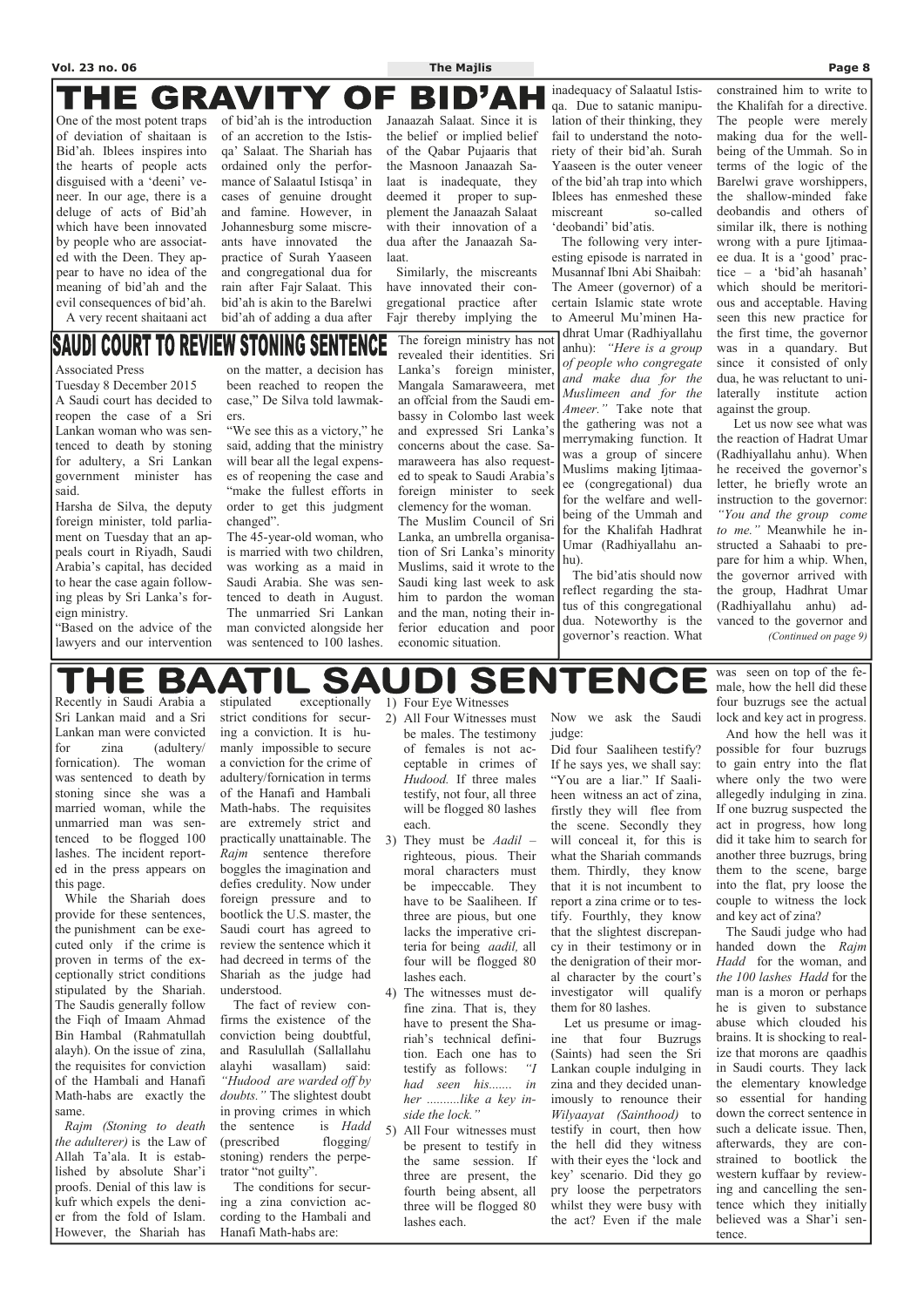# THE GRAVITY OF BID'AH

**Q. A brother can't reconcile disasters and hardships with Allah Ta'ala. He is in a quandary. He cannot understand how hardships and calamities fit in with the Divine Will. Why must every non-Muslim** be forever in the **Fire? Please comment on this issue.** 

**A.** Undoubtedly, you, and us and all creation, includ-Azza Wa Jal. ing the Ambiya (alayhimus salaam) even after entering Jannat, will never be able to fathom the mysteries and wisdom of Allah Azza Wa Jal. The logical reasoning for this is quite simple. The human mind is a created entity. A created entity is finite. It has limitations. It is impossible for a created entity with finite limits to possess all-embracing comprehension of an Enity – Allah Azza Wa Jal – Who is uncreated, eternal, without

limitations of any kind whatsoever. Thus, full, allembracing comprehension of His *Zaat* and *Sifaat* will perpetually remain unfathomable to us.

 The simple rational principle is that *finitude cannot encompass infinitude.* Thus, the human mind is incapable of comprehending the Infinite Attributes of Allah

 We believe and rationally understand that Allah Ta'ala is Wise, and nothing can surpass His Wisdom. We observe the universe full of the effects of His wisdom. Every creation attests to His Wisdom. We observe the destruction of the earthquake and the tsunami. We observe the injustices of man towards man. We witness countless aspects of life which conflict with our created wisdom and our created attributes of mercy and

kindness. All such aspects are manifestations of Divine Wisdom which is incomprehensible to us. No person can ever explain the conflict between puny man's created wisdom with its limitations and Allah's eternal Wisdom with its boundless nature.

 The attempt to probe this issue leads ultimately to disbelief, hence Rasulullah

Malevolence is not an attribute of Allah Azza Wa Jalah. Malevolence is the effect of injustice and emotionalism. These do not exist in Allah Ta'ala. The hardships with which He. afflicts His creation are subject to His Wisdom, not the effects of emotion and: injustice. Despondency is the consequence of attempting to give unbridled freedom to the intellect – to pursue what is humanly incomprehensible. This attempt is a. dangerous satanic ploy to: enmesh the Mu'min in the tentacles of disbelief. May Allah Ta'ala keep our Imaan intact.

(sallallahu alayhi wasallam) vehemently forbade the Sahaabah from probing the issue of Taqdeer. The more we delve into it, the greater the incomprehensibility. The ultimate consequence of pursuing this subject is the denial of the very existence of The Creator. While the rule for not be-

lieving in Islam is everlasting perdition in the Fire, no one has the right to say that every non-Muslim is sure to go to Hell. Allah Ta'ala will

judge His creatures. But we have to believe that He is Just, and that whatever decision He shall make regarding His creatures will be just and subject to His wisdom. We are thus assured that whatever abode Allah Ta'ala chooses for His servants and creatures will be just and wise. We need not be perturbed with such issues over which we have absolutely no control. The belief in Allah's Attributes of Justice, Wisdom and Mercy is adequate to allay all fears regarding any injustice being committed by Him. The examples of misery which you have enumerated are realities, and these are created by Allah Azza Wa Jal. Why? We do not know, and no one will know, and no one will fully understand.

**SMOKING - SPURIOUS ARGUMENTS Q. A Mufti says that smoking is only makrooh tanzihi. It is not haram. His argument is as follows:** 

> The pretence by any one to explain logically, that is in terms of our understand-

ing, all the issues mentioned by you, is a massive deception. The fact to accept and to understand and which is rationally understandable is. that we just do not know and cannot know because. of the finitude of our created mind.

whipped him. On the Day of Qiyaamah all these followers of Iblees who grovel in their drunkenness of bid'ah, should apprehend Hadhrat Umar (Radhiyallahu anhu) and demand from him an explanation: Why did he whip the governor? The group was doing a 'laudable' act of 'ibaadat'.

 On receiving the stinging lash of the whip, the governor implored: *"I am not of those whom you have in mind. They are a community from the east."* 

The anger of Hadhrat

Umar (Radhiyallahu anhu) was directed at the governor for having failed in his obligation of banning the miscreant group of bid'atis. Their congregational dua was bid'ah. There was no precedent for it in the Sunnah. Now the miscreants and the pseudo-misguided-bogus 'deobandi' molvis should utilize this episode as a basis on which to analogize there many haraam acts of bid'ah which they have innovated under 'deeni' guise. All of their new innovations are specimens of *Talbeesul Iblees.*

*(Continued from page 8)* 

The medical experts have the following advice for health:

- **2 glasses water after waking up helps activate internal organs**
- **1 glass water 30 minutes before a meal helps digestion**
- **1 glass water before taking a bath/shower helps lower blood pressure**
- **1 glass water before going to bed avoids stroke or heart attack.**

All of these benefits are neutralized when eating haraam carrion chickens, junk 'food' and foods laden with chemical poisons. Without doubt, water is extremely healthy and necessary for the smooth functioning of the internal bodily organs. The prescrip-

#### **CANNOT** :TAQDEER BE **PROBED**

tion provided here is designed by non-Muslim experts. There is considerable, in fact total emphasis on food and drink in kuffaar culture. We should therefore not follow even the good and healthy prescriptions of the kuffaar in exactitude. While the water prescription should be implemented, the quantity of water consumed should be reduced. Rasulullah (Sallallahu alayhi wasallam) said that the kuffaar eat with "seven intestines", and the Muslim with "one intestine". Moderation is the holy principle of Muslims in all spheres of life.

He said, "The karaahat only comes about because of the disturbing smell it gives off. Otherwise, it is jaaiz. Most of our Akeebireen including Moulana Ashraf Ali Thanvi rahmatullahi alaih used to or eat paan, which is also tobacco like in cigarettes. Hence ruling it haraam will lead to making tafseeq of many of our great Akaabireen. As for the Saudi fatwa of it being haraam because it is harmful to the body, then this is incorrect. If one goes with this reasoning, then he'll have to say chips, sweets, chocolates, panado, disprin, juices etc. are all haraam because all of it are very harmful to the body too. Therefore the most we can say is makrooh e tanzeehi." **Is the above correct?** 

**A.** It is palpably incorrect. Smoking cigarettes is haraam. We have written several articles in the past on this issue. The Molvi Sahib who claims that this harmful, poisonous, wasteful and stinking habit is makrooh tanzihi is in error. The vile stench emitted by the mouth of a smoker chases away the Malaaikah from even the Musjid or at least causes great distress to them. The arguments of the Molvi Sahib are spurious. The facts we know today about smoking were unknown to our Akaabireen and to the Ulama even before them.

 Cigarettes may not be analogized on the basis of paan. The analogy is silly, laughable and fallacious. Paan is not a valid *mustadel*. Paan itself is in need of a daleel for the determination of its status. If it is established that paan too is as harmful as cigarettes, then we shall unhesitatingly label it too haraam.

 The claim of *tafseeq* of the Ulama is not valid. The Ulama had stated their views on the basis of the information available to them, hence the question of *tafseeq* does not develop. The charge of *tafseeq*  against a person applies to the scholars for dollars – to the slaves of the nafs – to those who halaalize carrion – to those who betray the Deen. It does not apply to the true Ulama who base their views on dalaa-il. Among the Fuqaha and Aimmah Mujtahideen were those who held diametrically opposite views on an is-

sue. The one says that it is halaal and the other says that it is haraam. Thus no one makes *tafseeq* of Imaam Shaafi' for holding the view of the permissibility of hyena meat or seal meat nor of Imaam Maalik for saying that dog meat is halaal. On the contrary, the scholars for dollars blurt our flotsam without daleel.

 Their nafs is their only daleel, hence *tafseeq* is applicable to them, not to the Akaabireen who had based their fatwa on the information available at the time.

 In fact we do say that chips, chocolates, soft drinks and the like are haraam. Thus, this is not a daleel against us. We do not follow the Saudi Fatwa. Our view is based on our own *Tahqeeq* (research).

 Regarding artificial juices, panado, etc., the Molvi Sahib agrees that these items are "very harmful". In the Shariah *Dharar* is a *Sabab-e-Hurmat.* The Molvi Sahib is unaware of this fact, hence despite conceding the existence of the element of *Dharar*, he illogically maintains that the view of permissibility of these harmful substances. The honourable Molvi Sahib has missed the bus.

## R HEAL WATER F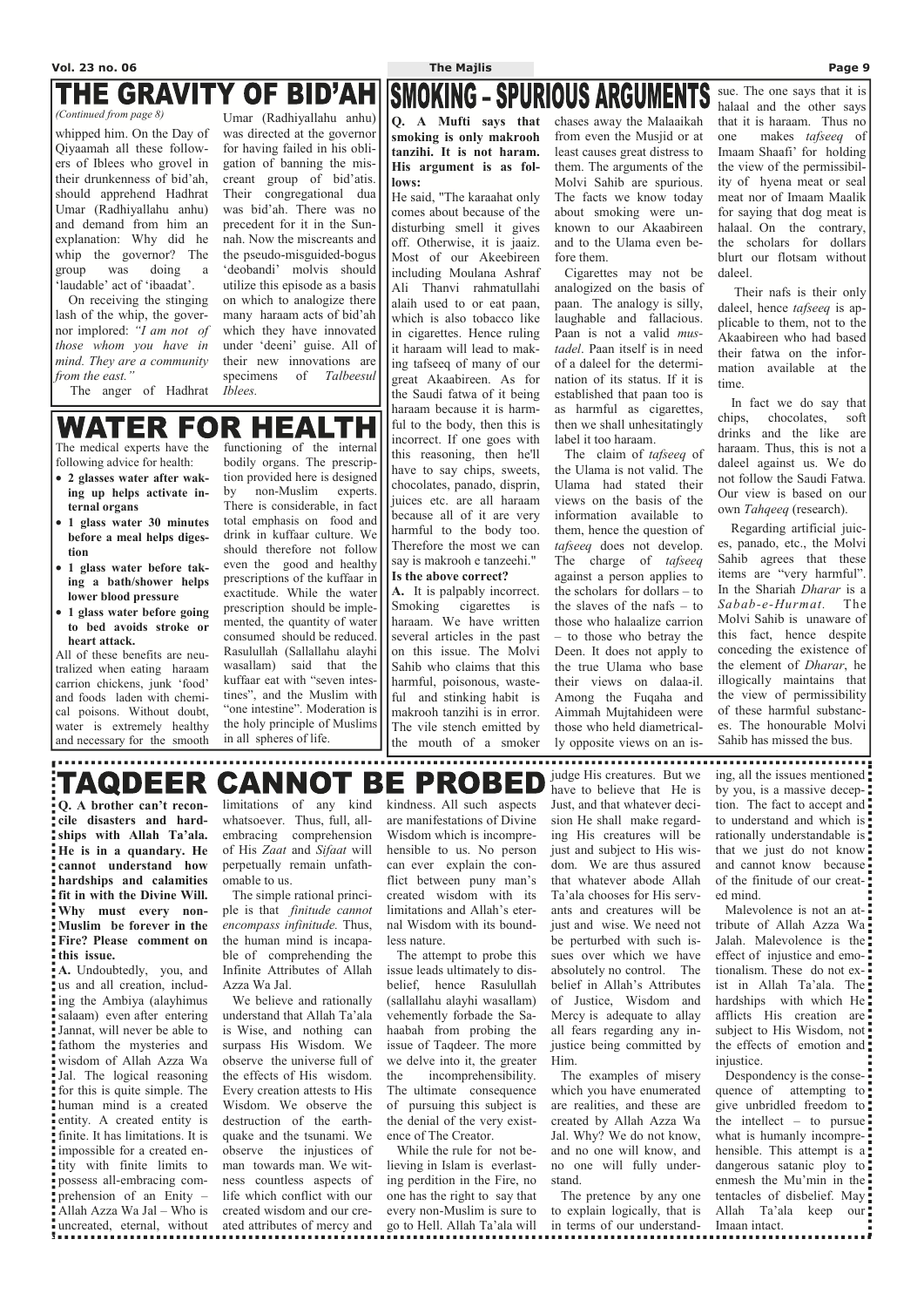# **THE DECEPTION OF RE-INTERPRETATION**

**RE-INTERPRETATION OF ISLAM**, which is a clamour of the westernized modernist deviates, is a subtle ploy of shaitaan for the abrogation of Islam. Islam is the Qur'aan and Sunnah which are ensconced in what is known as the Shariah. There are two groups of satanic miscreants who desire the abrogation of Islam - that Islam which has been transmitted to us from the era of the Sahaabah.

(1) **The modernists:** These are the *Zanaadaqah* (plural of Zindeeq – one who masquerades as a Muslim when in reality he is a kaafir) who acquire their *zandaqah*  (heresy/kufr) from their oriental masters and tutors of the kuffaar universities. They are the 'professor' chaps and the characters with 'doctorate' degrees who hallucinate that they are authorities of the Shariah. Trapped in the straitjacket of western indoctrination, these *zanaadaqah* clamour for the abolition of Islam.

 However, the *nifaaq* in their hearts does not permit them to make an outright call for abolition. Shaitaan adorns the issue for them. He has infused into their brains the idea of 're-interpretation'. With this bogey, the modernist *za-* *naadaqah* seek to bamboozle the ignorant masses with the utterly baseless and kufr argument that the Shariah is the product of the opinions of the Aimmah-e-Mujtahideen and Fuqaha of Islam. Obviously, this is the furthest from the truth. It is a satanic canard which they attempt to peddle with typical orientalist obfuscation which to men of intelligence portrays their massive lack of Islamic and Imaani perspective .

 These *zanaadaqah* are abortively at great pains to re-interpret, that is to cancel and abrogate the Qur'aan and Sunnah, on the basis of the 'spirit' underlying the *ahkaam* to the exclusion of the letter which is the direct product of *Wahi,* be it *Wahi Matluw (the Qur'aan)*  or *Wahi Ghair Matluw (the Ahaadith).* For example, they seek to abrogate the law of polygamy with the moral injunction of equality and justice between the plurality of wives. With this moral aspect, they perpetrate the kufr of claiming that if a man is not just to his wives (which is a future act subsequent to Nikah, not prior to Nikah), the Nikah to a second, third and fourth wife is not permissible, hence it is permissible for a kuffaar entity wallowing in

the filth of janaabat and kufr to proscribe the Qur'aanic permission. This is just one example of the kufr of the modernist *zanaadaqah.* 

 Redefining and reinterpreting the Shariah are actual satanic attempts to destroy Islam. It is a massive kuffaar conspiracy.

(2) **Salafi'ism:** Salafi'ism is the other subtle satanic plot to destroy the original Deen. It is the attempt to destroy Islam under guise of the 'Qur'aan and Sunnah'. The abandonment of the Taqleed of the Four Math-habs which are the Guardians of the Qur'aan and Sunnah – of original and pure Islam – is also reinterpretation in another form. The Qur'aan and Ahaadith are subjected to mutilation with baseless interpretation. Salafis reject the original pristine Shariah with their baseless interpretation and personal opinions.

 All of these re-interpreters are enemies of Islam. They operate with shaitaani logic as mentioned by Allah Ta'ala in the following Qur'aanic aayat:

of understanding which grounds people in the mire of futilities and worldly pursuits which all will come to an abrupt cessation when Maut snatches us from this dunya. It is most unintelligent to squander this life, this body, this mind and heart in the pursuit of worldly objectives which are all  $\left\| \cdot \right\|$ 

 *"So have We made for every Nabi enemies from human shayaateen and jinn shayaateen. They (these human and jinn devils) whisper deceptive statements of adornment to one another. If Allah had willed, they would not have done so.* 

*Therefore leave them and the (falsehood) they fabricate."* 

 All of these transmogrifiers and mutilators of the Deen are human shayaateen who are being inspired by the jinn shayaateen. Allah Ta'ala always thwarts their pernicious plots and designs which they conspire against the Deen. This Deen has absolutely no scope for re-interpretation.

Explicitly refuting all these shayaateen re-interpreters, the Qur'aan Majeed states:

 *"This Day have I perfected for you your Deen, and completed My favour for you, and I have chosen for you Islam as the Deen."*

### THE DECEPTION **OF THE DUNYA**

## **LESBIANS**

Muslim women who clamour for the public limelight, e.g. they vigorously campaign for women to attend the Musjid and Eidgah, or they crave to be in the public eye at functions, or they campaign for so-called 'women's rights' and gender equality, generally are lesbians or suffer from lesbian tendencies and inclinations, hence they seek to project and exhibit themselves.

 Female exhibitionism is unnatural. Only after total elimination of the natural attribute of female *haya (shame/modesty/*

*bashfulness)* does lesbianism fill the vacuum. Lesbianism is unnatural, and it is a curse which settles in women who conduct themselves unnaturally by exhibiting themselves in public.

 Lesbian tendencies are the effect of hormonal imbalance which is the consequence of conducting an unnatural lifestyle – a style in conflict with the natural way created by Allah Azza Wa Jal. It is debasing punishment for women who have become prostitutes in their minds and hearts.

 Even modernist men should be careful when choosing marriage partners. If a woman is an exhibitionist and clamours for limelight, then there is a very strong chance of her being a lesbian or at least having strong lesbian tendencies. Women who clamour for the Musjid and Eidgah are most certainly the victims of hormonal imbalance which also disturbs their mental equilibrium. This acquired mental instability due to hormonal imbalance added to women's natural propensity of *Nuqs fil Aql (intellectual deficiency)* is indeed a most dangerous mix. May Allah Ta'ala save the man from this disaster in which he has become entrapped by having chosen a lesbian or pseudo-lesbian for a 'wife'.

Rasulullah (Sallallahu alayhi wasallam) said: *"I see what you cannot see, and I hear what you cannot hear. The Heavens creak for the fear of Allah…. By That Being in Whose power is my life! In the Heavens there is not a space of even four inches where an Angel is not in Sajdah for* 

## **"MINOR SINS"**

Hadhrat Aishah Siddiqah (Radhiyallahu anha) said: "Beware of treating sin with insignificance." There is no small sin in

**FOR THE AAKHIRAT** 

Islam. The Mashaaikh say that the one who believes sin to be small/ insignificant, in reality believes that Allah Azza Wa Jal is small and insignificant. Every sin

| Allah Ta'ala. I take oath by Al-     | mirages and unattainable phan- $\prod$ (Continued from page 7) |                                                                           | Ta'ala regardless of its so-called insignifi- |
|--------------------------------------|----------------------------------------------------------------|---------------------------------------------------------------------------|-----------------------------------------------|
| <i>lah! If you knew what I know,</i> |                                                                | toms. With every new day or lill-health (overtakes you). And,             | cance here on earth. The Qur'aan Majeed       |
| vou will laugh little and cry        |                                                                | new hour, earthly life recedes    practise (A'maal-e-Saalihah) for        | says: "On the Day of Qiyaamah you will        |
| much. You will not derive pleas-     | further into the realm of oblivion, I your Maut (Death)."      |                                                                           | most assuredly be questioned about these      |
| ure from your wives, and you         |                                                                | and the reality of the Aakhirah   This earthly sojourn is short-          | <i>bounties.</i>                              |
| would flee into the wilder-          |                                                                | becomes or should become clear-    lived. The objective of our appear-    | The reckoning will be taken for even the      |
| $ness$ "                             |                                                                | er. But, the opposite is happening    ance on earth is to prepare our-    | bare essentials so necessary for life on      |
| Allah Ta'ala says in the             |                                                                | to almost all Muslims. As well selves for the everlasting abode of        | earth. The Reckoning for all the unneces-     |
| Qur'aan Majeed: "The life of this    |                                                                | age, we become more oblivious    Jannat. The objective is never to        | sary luxuries and for the squandering of      |
| world is but play and amusement      |                                                                | of our ultimate abode, the Qabr.    achieve worldly perfection. We        | wealth and Allah's bounties in ways which     |
| while the abode of the Aakhirat      |                                                                | Hence, Rasulullah (Sallallahu    have been dispatched to earth to         | are haaram, wasteful and in conflict with     |
| is best for those who have tagwa     |                                                                | alayhi wasallam) said:<br>   perfect our everlasting life of the          | man's purpose on earth will be unimagina-     |
| (who fear Allah). What, do you       |                                                                | "The son of Aadam (i.e. man) Hereafter. The opportunity of this           | bly severe and torturous. Therefore, reflect  |
| have no understanding?"              |                                                                | grows older by the day whilst   short lifespan squandered in the          | and heed before it is too late. Maut will     |
| Muslims lack understanding of        |                                                                | <i>two capacities in him grow</i>    pursuit to attain worldly perfection | suddenly and swiftly snatch you away from     |
| the realities which commence         |                                                                | younger: greed for wealth and    shall be sorely regretted at the time    | all your worldly wealth, luxuries, comforts   |
| with Maut (Death). It is this lack   | the desire for longer life."                                   | $\int$ of Maut.                                                           | and the phantoms you had imagined to be       |
|                                      |                                                                |                                                                           | realities.                                    |

committed against Allah Azza Wa Jal is major. Beware of the kufr of *Istikhfaaf*, i.e. treating sins with the attitude of disdain or treating sins lightly.

## **THE RECKONING**

On the Day of Qiyaamah, an account will be demanded for every bounty of Allah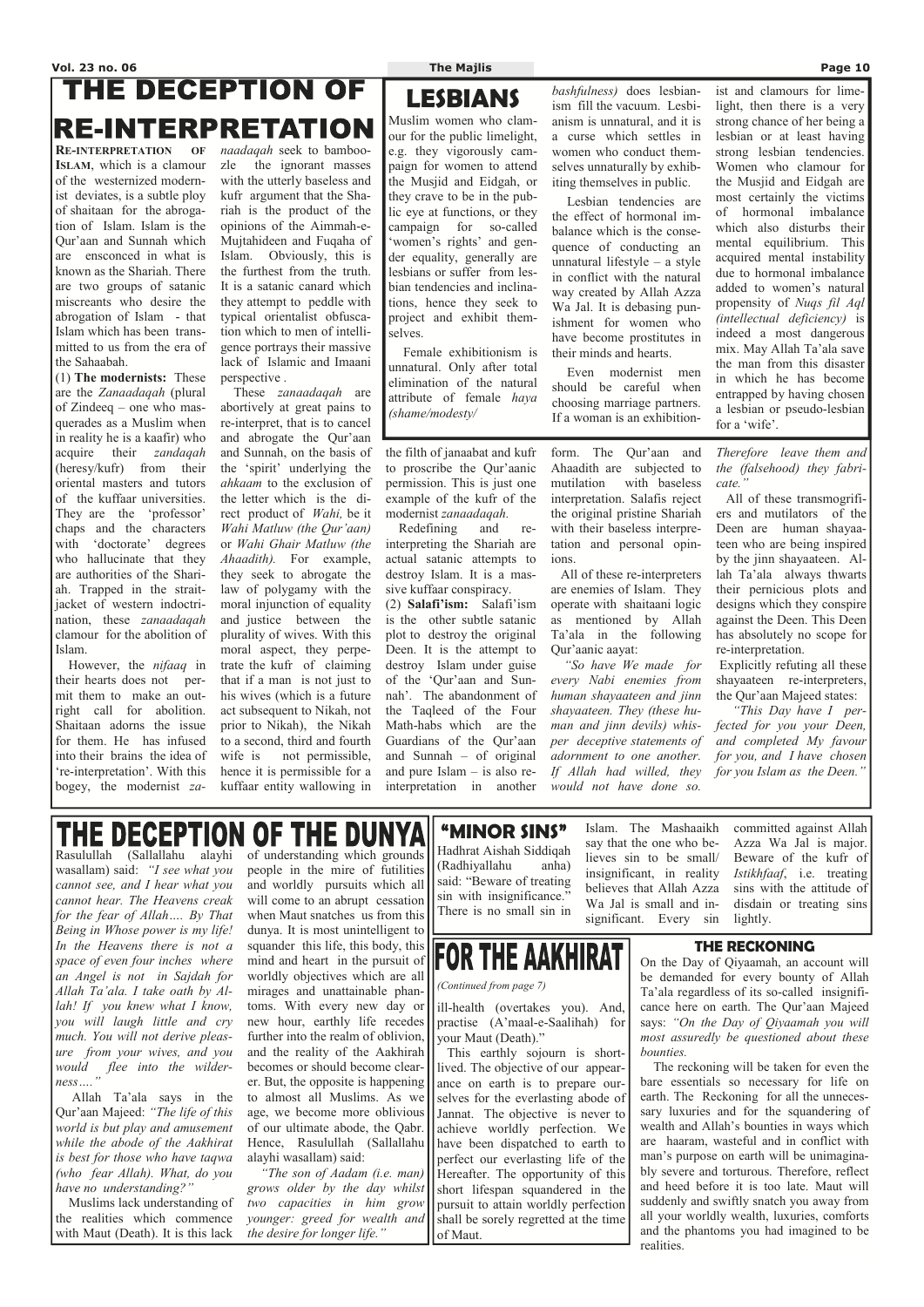# ADVICE FOR STUDENT

**Q. I am a Shaafi' student from Cape Town studying at a Hanafi Darul Uloom. After completing the course, I wish to gain expertise in the Shaafi' Math-hab. However, I am not aware of any Shaafi' Madrasah that is firm on the Haqq. What advice is there for me? Is the Shaafi'Math-hab in its death throes in South Africa?** 

**A.** At least in South Africa, the Shaafi' Math-hab is on its death bed. Those who are supposed to be Shaafi' Ulama, simply pick and choose from different Mathhabs as it suits their whimsical fancies. They are liberals who flit from Math-hab to Math-hab, and from Math -hab to the nafs which is the

ultimate determinant for their fatwas of corruption which they issue even in conflict with the Shaafi' Math-hab. They are Shaafi's only in some zaahiri ahkaam such as Rafa' Yadain, Salaat, Wudhu , etc. They will switch from math-hab to math-hab without compunction.

 Even though you are studying at a Hanafi Madrasah, if you are a genuine Taalibe-Ilm, you will, Insha-Allah, gain sufficient expertise to become grounded in the Shaafi' Math-hab by studying the Shaafi' Kutub. It will not be a problem. Apply yourself fully to the Kutub. Do not stunt your *isti'daad* (ability) by calcifying your brains with the computer. Do not become a computer molvi. All the students of current Darul Ulooms are heavily reliant on computers for the smattering of knowledge which they glean from spiritually impure devices. The gross deficiency of *Isti'daad* has precluded meaningful access to the Kutub of the Shariah. Cut and paste jobs are the specialities of the paper 'mujtahids' of our era. They simply lap up whatever the internet disgorges. They are scandalously reliant on the computer-crutch.

 Create a strong *Munaasabat* with the Kutub, so that these original sources do not become closed books for you.

 Although we are Hanafis, we are constrained to assist

numerous Shaafis from various countries of the world. We answer their queries by making research of the Shaafi Kutub. In this era in which *admut taqleed* is an entrenched disease, it is necessary to rigidly cling to the Math-hab. Do not corrupt your *roohaaniyat – Taqwa and Baseerat –* by studying at any of the miscreant 'Shaaf'i' outfits in South Africa. Your academic independence and intellectual progress will become stagnated and even retrogress until you will become a proponent of baatil without even realizing the gnawing disease of *baatil ta'weel* in which most Ulama – Shaafi' and Hanafi – of the current era excel. This is the age in which the ulama-e-soo' preponderate, and the Ulama-e-Haqq are the *Ghuraba* predicted by

Rasulullah (Sallallahu alayhi wasallam), and for which Nabi-e-Kareem (Sallalahu alayhi wasallam) offered Congratulations and good tidings.

 Study carefully the following kitaabs which we have published: (1) Tresses of Jannat (2) The Sunnah Beard (3) Thikrullaah in the Mirror of the Sunnah, and (4) The Rainwater Hadith. From these publications you will understand why we discourage students from studying at the so-called Shaafi' Madrasah. The originality of the Shaafi' Mathhab is not of imperative import at such liberal institutions where the characters hallucinate that they are 'mujtahids'.

The Muslim is required to construct mansions in Jannat for himself. And, this is achieved by turning the gaze away from the dunya.

 May Allah Ta'ala imbue Noor in your studies, and may He grant you Taqwa and Baseerat.

# EOBAND

**Question: Why do the Barelwis say that the Deobandis are Wahhaabis?** 

**Answer** Because the Ulama of Deoband are the enemies of Qabar Puja (gravewordhip) and Bid'ah. Deoband is the name of a town in India. The Madrasah is in this town, hence those who studied at the Madrasah in Deoband or at any other Madrasah affiliated to the main Madrasah are called Deobandis. Deobandis are Hanafis. We too are Deobandis – genuine Deobandis, not fake deobandis such as these facebook and radio crank, fraud molvis who claim to be deobandis simply because they had studied at some Deobandi Madrasah.

 The Ulama of Deonband are not a separate sect. Although the graveworshippers and moulood clique (the Barelwis of India) are fully aware that the Ulama of Deoband are staunch Hanafis and in Tasawwuf are of the Chishtiyyah Silsilah, they (the Barelwi Qabar Puja gang), in order to defame and disparage the Deobandis, grabbed hold of some similarities between the Hanafi Ulama of Deoband and the Wahhaabis, and baselessly slandered that the Ulama of Deoband are Wahhaabis. And, they had a very 'valid' reason for this slander.

 Due to the teachings of the Ulama of Deoabnd, thousands of Muslims abandoned the Barelwi qabar puja-meelaad bid'ah cult. This resulted in a stark drop in the nefarious trade of the Qabar Pujaaris. They suffered substantial monetary losses in their haraam coffers which are filled by fleecing the stupid, jaahil public who pay for every bid'ah act.

 Both the Wahhaabis and the Ulama of Deoband are staunch against bid'ah and acts of grave-worship, hence the Bid'atis in India found it convenient and expedient to brand the Ulama of Deoband as 'Wahhaabis'. But there is a world of difference in the beliefs of the Ulama of Deoband and the Salafi Wahhaabis of Saudi Arabia. Just as the Ulama of Deoband are 'kaafirs' accord-

ing to the Barelwi Qabar Pujaaris, so too are the Ulama of Deoband 'kaafir' according to the Wahhaabis. The consensus of the Qabar Pujaaris and Wahhaabis on this issue is the evidence for the Ulama of Deoband being the *Ummat-e-Wast (The Middle/Moderate Ummah)*  praised in the Qur'aan Majeed.

 The Ulama of Deoband have published a deluge of literature to criticize and expose the deviation of both these sects – Qabar Pujaaris and Wahhaabis. Thus, the Wahhaabi label which the Qabar Pujjaaris dangle in front of the ignorant masses is only to bamboozle and befuddle them in the hope of reclaiming lost adherent, and to stem the tide of defection from the Grave-Worshipping cult of shaitaan's progeny.

# **MANSIONS?**

*"Do you construct mansions as if you are going to live forever (on earth)." – Qur'aan* 

 The construction of huge mansions and palaces is a sure sign of total *ghaflat*   $($  O b  $1$  i v i o u s n e s s  $/$ forgetfulness) of the Aakhirat. People who in-

dulge in such wasteful buildings, leave this dunya with regret and in hardship. When the heart is anchored in this dunya, Maut will be most dreadful.

ceed on their journey of play and amusement in the name of hajj and umrah. This is the stark reality of the time. Billionaire traders will go for umrah holidays twice and even thrice a year, squander tens of thousands of rands in hotel accommodation and pleasure pursuits whilst Muslims in their community are struggling to make ends meet, and whilst they pay their working staff a pittance as

wages. They can waste hundreds of thousands in holidaying, but lack the little spiritual stamina of the heart to upgrade the living standards of their workers, both in their business and in their homes. Their hearts are like stone or harder.

**"His (the one going for Hajj/Umrah) camel will race with him across wastelands and deserts, whilst verily, he leaves behind his brother in** 

**(financial) distress and without assisting him with** 

**money. Meanwhile they will proclaim that they have spent thousands. 'But Allah accepts from only the Muttaqeen."** 

The *"racing of the camel across wastelands and deserts"* depicts air-travel. How swiftly does the plane traverse across deserts, wastelands and oceans! While these imposter pilgrims will proudfully proclaim the huge amounts they squander in their haraam holiday journeys to

the Holy Cities, their brethren will be grieving in suffering and debt. They will waste hundreds of thousands, but never will it occur to them to pay the debts of struggling Muslims. On the contrary, they will press and harass their debtors, and conduct themselves like robots in their businesses, devoid of mercy, feeling and pity for the poor, their debtors and their workers. They just lack the *taufeeq* to double the wages which the huge amounts annually squandered on haraam trips can easily ac-

commodate.

They should remember that their mock umrahs are struck into their faces with rejection and wrath. Allah Ta'ala accepts only the efforts of the Muttaqeen, and the Muttaqeen do not waste and squander like shayaateen on haraam.

*"In fact man has insight over himself, even though he puts forth excuses." (to justify his haram holidaying in the name of Umrah). (Qur'aan)* 

*(Continued from page 1)* 

MOCK UMRA